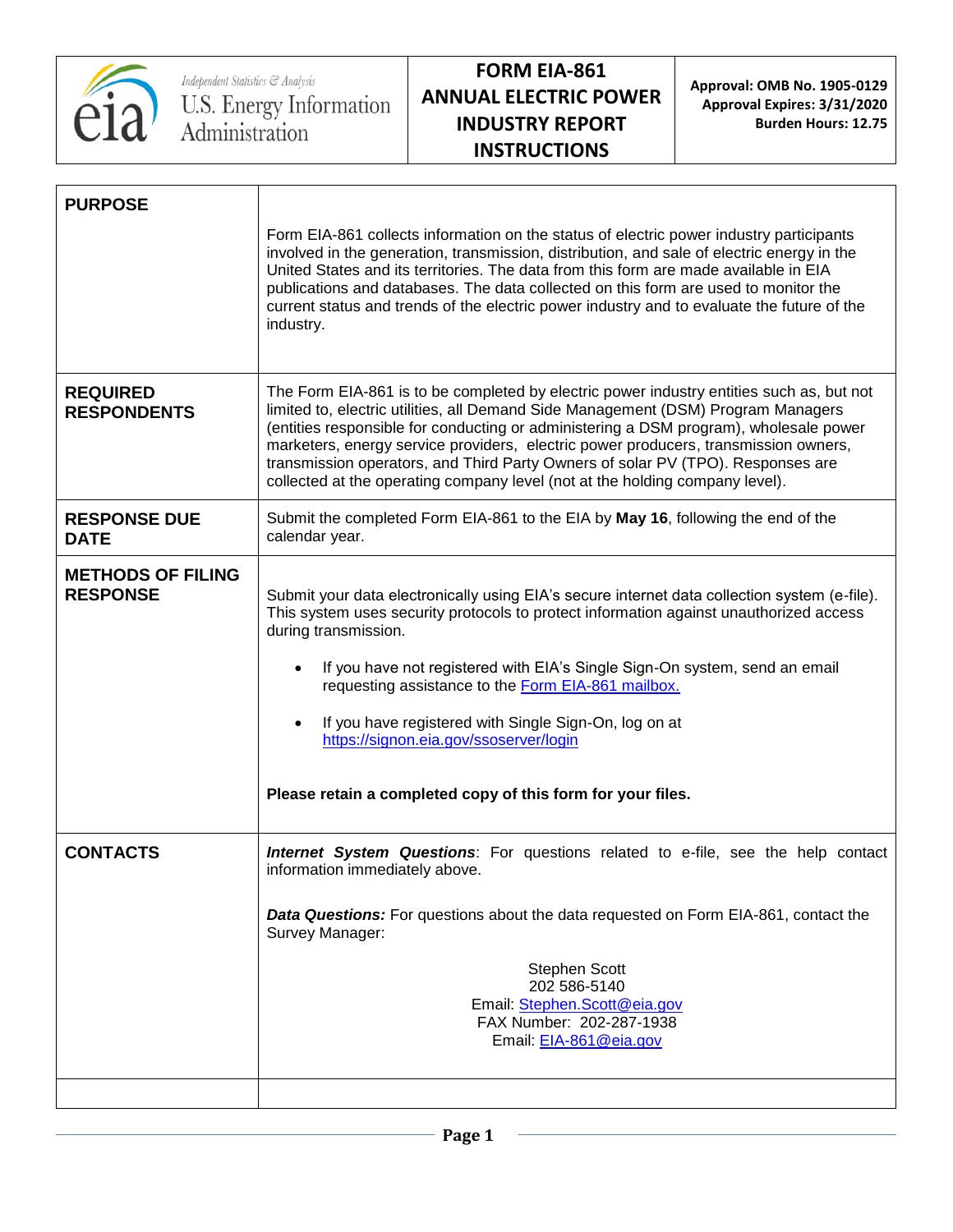

## **GENERAL INSTRUCTIONS**

- 1. Respondents, who also submit the Form EIA-861M (Formerly EIA-826), "Monthly Electric Power Industry Report" should coordinate the information submitted on the Form EIA-861 and Form EIA-861M to ensure consistency.
- 2. For paper forms only, complete the information at the top portion of the form with the name, telephone and FAX number, and email address of the current contact person and the contact person's supervisor.
- 3. Report peak demand in megawatts and energy values (e.g., generation and sales) in megawatthours, except where noted. One megawatthour equals 1,000 kilowatthours. To convert kilowatthours to megawatthours, divide by 1,000 and round to the nearest whole number. For example, sales of 5,245,790 kilowatthours should be reported as 5,246 megawatthours.
- 4. Report in whole numbers (i.e., no decimal points), except where explicitly instructed to report otherwise. For example: revenue of \$8,459,688.42 should be reported as 8,460 (thousand dollars). There is one decimal place in the revenue on Schedules 2C and 4. Lines 2 and 4 on Schedule 6A and lines 3 and 4 on Schedule 6B also contain one decimal point.
- 5. For the on-line form only, a State Code can only be removed by highlighting the state and clicking on the **'Remove record'** button**.** (Schedules 3A-C, 4A-D, 6A-D, 7A and 7B).
- 6. For number of customers, enter the average of the 12 close-of-month customer accounts.
	- All respondents having end-use customers, including retail power marketers selling power in deregulated, competitive state programs must use the average of the 12 close-of-month customer counts when reporting on Schedule 4, even if your company began business after the beginning of the reporting year, or ended business before the close of the year.
	- Count each meter as a separate customer in cases where commercial franchises or residential customer-buying groups have been aggregated under one buyer representative. The customer counts for public street and highway lighting should be one customer per community.
	- Please do not count each pole as a separate customer even if billing is by a flat rate per pole per month.
- 7. Use a minus sign for reporting negative numbers. Line 9 on Schedule 2B must be a negative number. On Schedule 2B, line 1 and Schedule 2C, lines 4 and 6, the number may be either positive or negative.
- 8. Where exact data are unavailable, report estimated data.
- 9. See the [Glossary](http://www.eia.gov/tools/glossary/) for terms used in this survey. The financial and accounting terms are consistent as outlined in the Uniform System of Accounts for Public Utilities and Licensees (U.S. of A.) (18 CFR Part 101).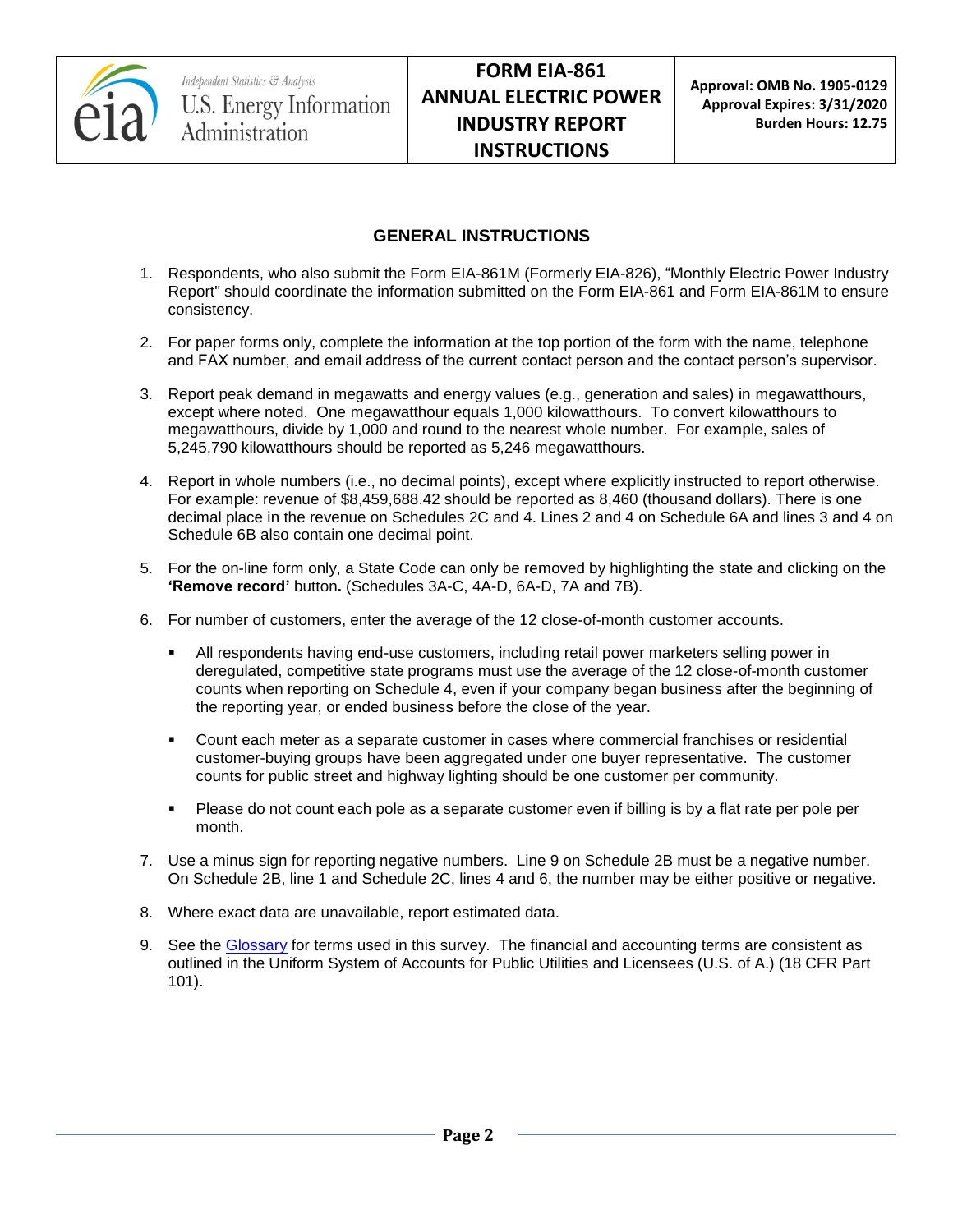

#### **Ownership Codes**

**Municipal Marketing Authority (A)**: Voted into existence by the residents of a municipality and given authority for creation by the state government. They are nonprofit organizations.

**Behind the Meter (B):** Entities that install, own, and/or operate a system (usually photovoltaic), and sell, under a long term power purchase agreement (PPA) or lease, all the production from the system to the homeowner or business with which there is a net metering agreement. **Third Party Owners (TPOs)** of PV solar installations use this ownership code.

**Cooperative (C)**: Member-owned organizations.

**Nonutility DSM Administrator (D)**: Only involved with Demand-Side Management activities.

**Federal (F)**: Government agencies with the authority to deliver energy to end-use customers.

**Community Choice Aggregation (G)**: Public agency that aggregates end user's electricity demand for a particular area and manages supply for those users.

**Investor-Owned Utilities (I)**: Entities that are privately owned and provide a public service.

**Municipal (M)**: Entities that are organized under authority of state statute to provide a public service to residents of that area.

**Political Subdivision (P)** (also called "public utility district"): Independent of city or county government and voted into existence by a majority of the residents of any given area for the specific purpose of providing utility service to the voters. State laws provide for the formation of such districts.

**Independent Power Producer or Qualifying Facility (Q)**: Entities that own power plants and sell their power into the wholesale market.

**Retail Power Marketer (R)** or Energy Service Provider: Entities that market power to customers in restructured markets.

**State (S)**: Entities that own or operate facilities or provide a public service.

**Transmission (T)**: Entities that operate or own high voltage transmission wires that provide bulk power services.

**Wholesale Power Marketer (W)**: Entities that buy and sell power in the wholesale market.

## **SCHEDULE 1: IDENTIFICATION**

1. **Survey Contact:** Verify contact name, title, email address, telephone number, fax number.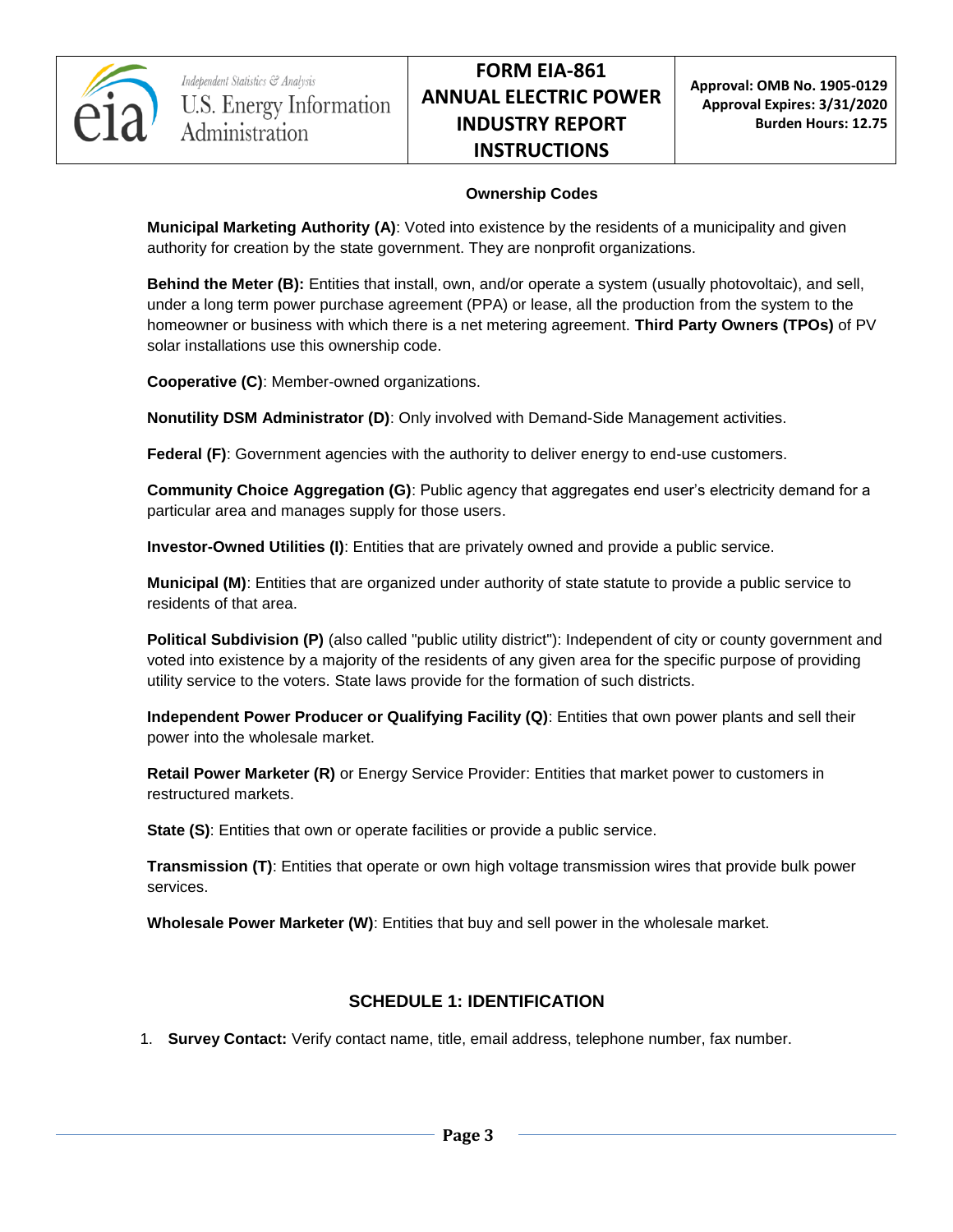

2. **Supervisor of Contact Person for Survey:** Verify the contact's supervisor's name, title, address, telephone number, fax number and email address. **Supervisor contact must be different than the survey contact.**

If any of the above information is incorrect or missing, please send revisions to [EIA-861@eia.gov.](mailto:EIA-861@eia.gov)

#### **Entity and Preparer Information**

- 3. **Legal Name of Entity:** Enter the legal name of the entity for which this form is being prepared.
- 4. **Current Address of Entity's Principal Business Office:** Enter the complete address, excluding the legal name, of the entity's principal business office (i.e., headquarters, main office, etc.).
- 5. **Preparer's Legal Name:** Enter the legal name of the company that prepares this form, if different from the **Legal Name of Entity**.
- 6. **Current Address of Preparer's Office:** Enter the address to which correspondence regarding this form should be mailed, if different from the **Current Address of Entity's Principal Business Office**. Include an attention line, room number, building designation, etc. to facilitate the future handling and processing of the Form EIA-861.

#### **SCHEDULE 2, PART A: GENERAL INFORMATION**

1. For line 1, please check all of the Regional Entities within the North American Electric Reliability Corporation (NERC), in which your organization conducts operations.

The Regional Entities are:

- **TRE (Texas Reliability Entity [ERCOT])**
- **FRCC (Florida Reliability Coordinating Council)**
- **MRO** (Midwest Reliability Organization)
- NPCC (Northeast Power Coordinating Council)
- RFC (ReliabilityFirst Corporation)
- **SERC (SERC Reliability Corporation)**
- SPP (Southwest Power Pool, RE)
- **WECC (Western Electricity Coordinating Council)**
- 2. For line 2, select the RTO or ISO from the list:
	- California ISO
	- **Electric Reliability Council of Texas**
	- Southwest Power Pool
	- **Midwest ISO**
	- PJM Interconnection
	- **New York ISO**
	- **I** ISO New England
	- None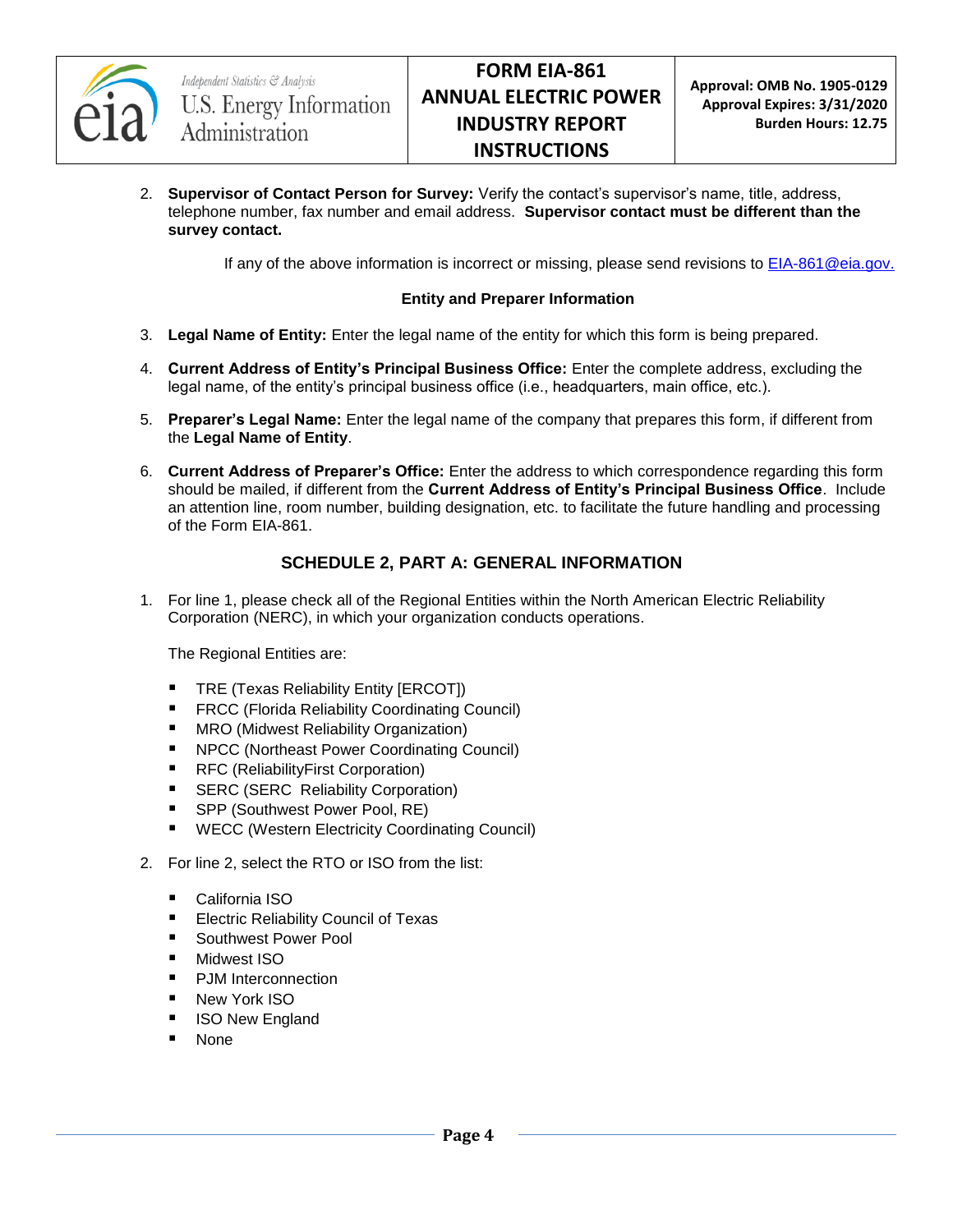

- 3. For line 4, **Operate Generating Plant(s)**, check 'Yes' to indicate that your organization operated at least one generating plant during the reporting period. Otherwise, check 'No.'
- 4. For line 5, **Activities**, check the appropriate activities the electric entity was engaged in during the reporting year. If your activity is not listed on line 5, include in Schedule 9. At least one activity must be provided.
	- **Generation from company owned plant.** Owned power generation.
	- **Transmission.** Owned or leased transmission lines.
	- **Buying transmission services on other electrical systems.** Types of services include borderline customers, transmission line rental, transmission capacity, transmission wheeling, and system operational services.
	- **Distribution using owned/leased electrical wires.** Power delivery to your own end-use customers over distribution facilities.
	- **Buying distribution on other electrical systems.** Types of support include customer billing, distribution system support charges for energy delivered, line maintenance, and/or equipment charges.
	- **Wholesale power marketing.** Wholesale transactions with other electric utilities, purchases from power producers, and transactions to export and/or import electricity to or from Canada or Mexico. Also includes electrical sales and purchases among Federal Energy Regulatory Commission (FERC) registered power marketers and similar participation in transactions with electric utilities.
	- **Retail power marketing.** Provision of electrical energy to end-use customers in areas where the customer has been given the legal right to select a power supplier other than the "traditional electric utility."
	- **Combined services.** Provision of electricity in combination with gas, water, cable, Internet, and/or telephone for a single price.
- 5. For line 6, **Highest Hourly Electrical Peak System Demand (MW)**, electric utility companies should enter the maximum hourly summer load (for the months of June through September) based on net energy for the system during the reporting year. Net energy for the system is the sum of energy an electric utility needs to satisfy their service area and includes full and partial wholesale requirements customers, and the losses experienced in delivery. The maximum hourly load is determined by the interval in which the 60-minute integrated demand is the greatest. If such data are unavailable, adjust available data to approximate a 60-minute demand interval and explain the adjustment on Schedule 9 (**Footnotes)**. If adjustments cannot be made, furnish data as available and explain on Schedule 9. For winter, enter the maximum hourly winter load (for months of January through March, and the previous December) based on the net energy for the system during the reporting year. Please note: These data elements should be provided in megawatts, to the nearest tenth.
- 6. For line 7, **Alternative-Fueled Vehicles**, check 'Yes' to indicate that your company owns/operates, or plans to own and operate, alternative-fueled vehicles; otherwise check 'No.' If "Yes," provide the name, title, FAX number, telephone number, and address of a contact person. Note: For the purpose of this question, an "alternative-fueled vehicle" is either designed or manufactured by an original equipment manufacturer or is a converted vehicle designed to operate in either dual-fuel, flexible-fuel, or dedicated modes on fuels other than gasoline or diesel. This does not include a conventional vehicle that is limited to operation on blended or reformulated gasoline fuels.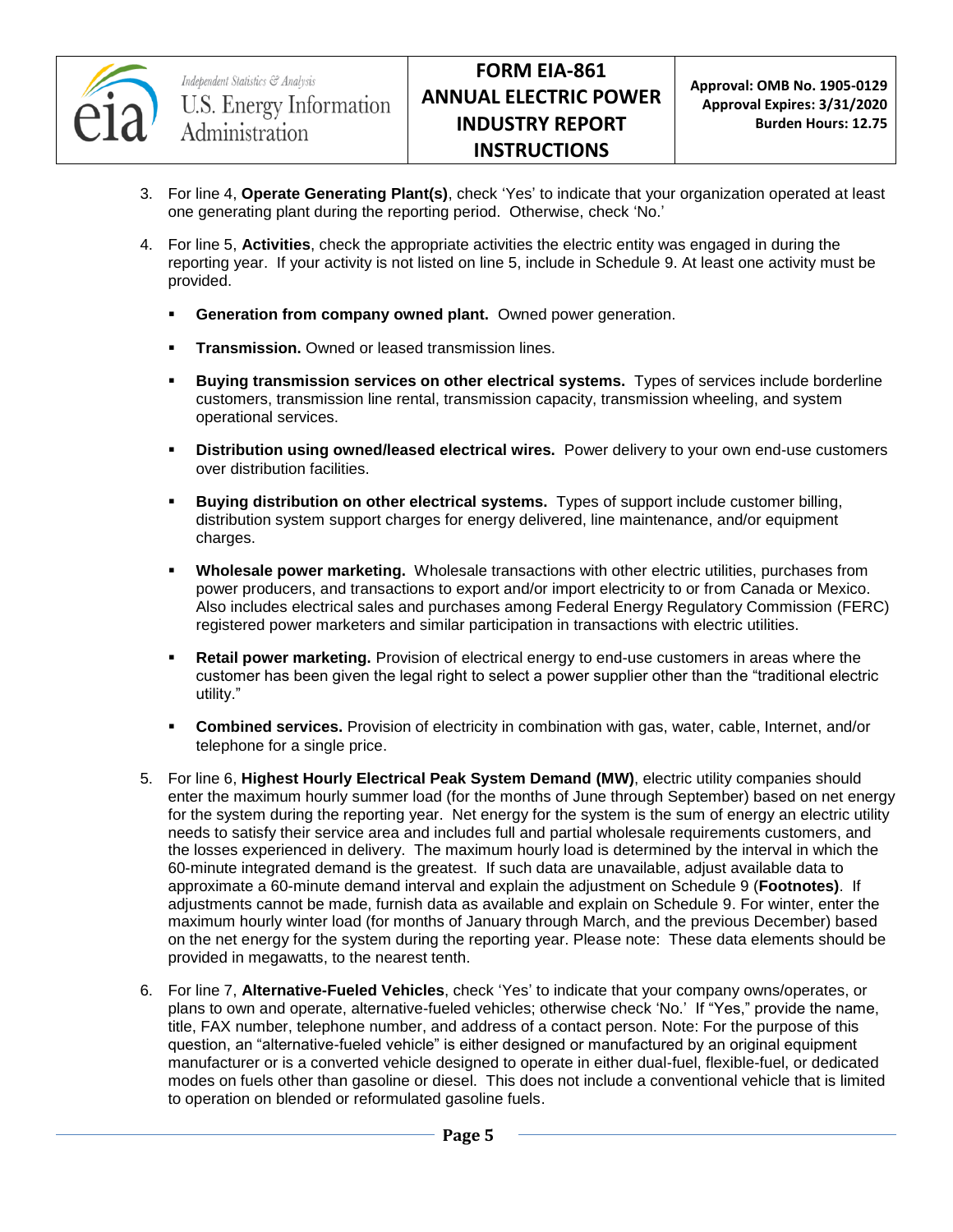

## **SCHEDULE 2, PART B: ENERGY SOURCES AND DISPOSITION**

- 1. Enter the annual megawatthours (MWH) for all sources of electricity and disposition of electricity listed.
- 2. For line 1, **Net Generation**, enter the net generation (gross generation minus station use) from all respondent-owned plants. If a plant is jointly owned, enter only the reporting party's share of generation. Include generation used to replace system losses arising from wheeling transactions. Include net generation supplied as part of a tolling arrangement.
- 3. For line 2, **Purchases from Electricity Suppliers**, enter the total amount of energy purchased from electricity suppliers including: nonutility power producers and power marketers (reported separately in previous years), municipal departments and power agencies, cooperatives, investor-owned utilities, political subdivisions, state agencies and power pools, and marketing agencies of the United States Government and Canada; these agencies include Bonneville Power Administration (BPA), Southeastern Power Administration (SEPA), Southwestern Power Administration (SWPA), Western Area Power Administration (WAPA), Tennessee Valley Authority (TVA), United States Army Corps of Engineers, the United States Bureau of Reclamation, United States Bureau of Indian Affairs, International Boundary and Water Commission, Hydro-Quebec, etc. This entry includes requirements power, firm power, and all other non-firm service. Note: Please identify on Schedule 9, **Footnotes**, the portion of purchased power obtained through tolling arrangements and international purchases.
- 4. For line 3, **Exchanges Received (In)**, enter the amount of exchange energy received. Do not include power received through tolling arrangements.
- 5. For line 4, **Exchanges Delivered (Out)**, enter the amount of exchange energy delivered. Do not include power delivered as part of a tolling arrangement.
- 6. For line 5, **Exchanges (Net)**, enter the net amount of energy exchanged. Net exchange is the difference between the amount of exchange received and the amount of exchange delivered (lines 3 and4). This entry should not include wholesale energy purchased from or sold to regulated companies or unregulated companies for other systems.
- 7. For line 6, **Wheeled Received (In)**, enter the total amount of energy entering your system from other systems for transmission through your system (wheeling) for delivery to other systems. Do not report as Wheeled Received, energy purchased or exchanged for consumption within your system, which was wheeled to you by others.
- 8. For line 7, **Wheeled Delivered (Out)**, enter the total amount of energy leaving your system that was transmitted through your system for delivery to other systems. If Wheeling Delivered is not precisely known, please estimate based on your system's known percentage of losses for wheeling transactions.
- 9. For line 8, **Wheeled (Net)**, enter the difference between the amount of energy entering your system for transmission through your system and the amount of energy leaving your system (line 6 minus line 7). Wheeled net represents the energy losses on your system associated with the wheeling of energy for other systems.
- 10. For line 9, **Transmission by Others, Losses**, enter the amount of energy losses associated with the wheeling of electricity provided to your system by other utilities. Transmission by Others, Losses should always be expressed as a **negative** value.
- 11. For line 11**, Sales to Ultimate Customers**, enter the amount of electricity sold to customers purchasing electricity for their own use and not for resale. This entry should correspond to the revenue from sales to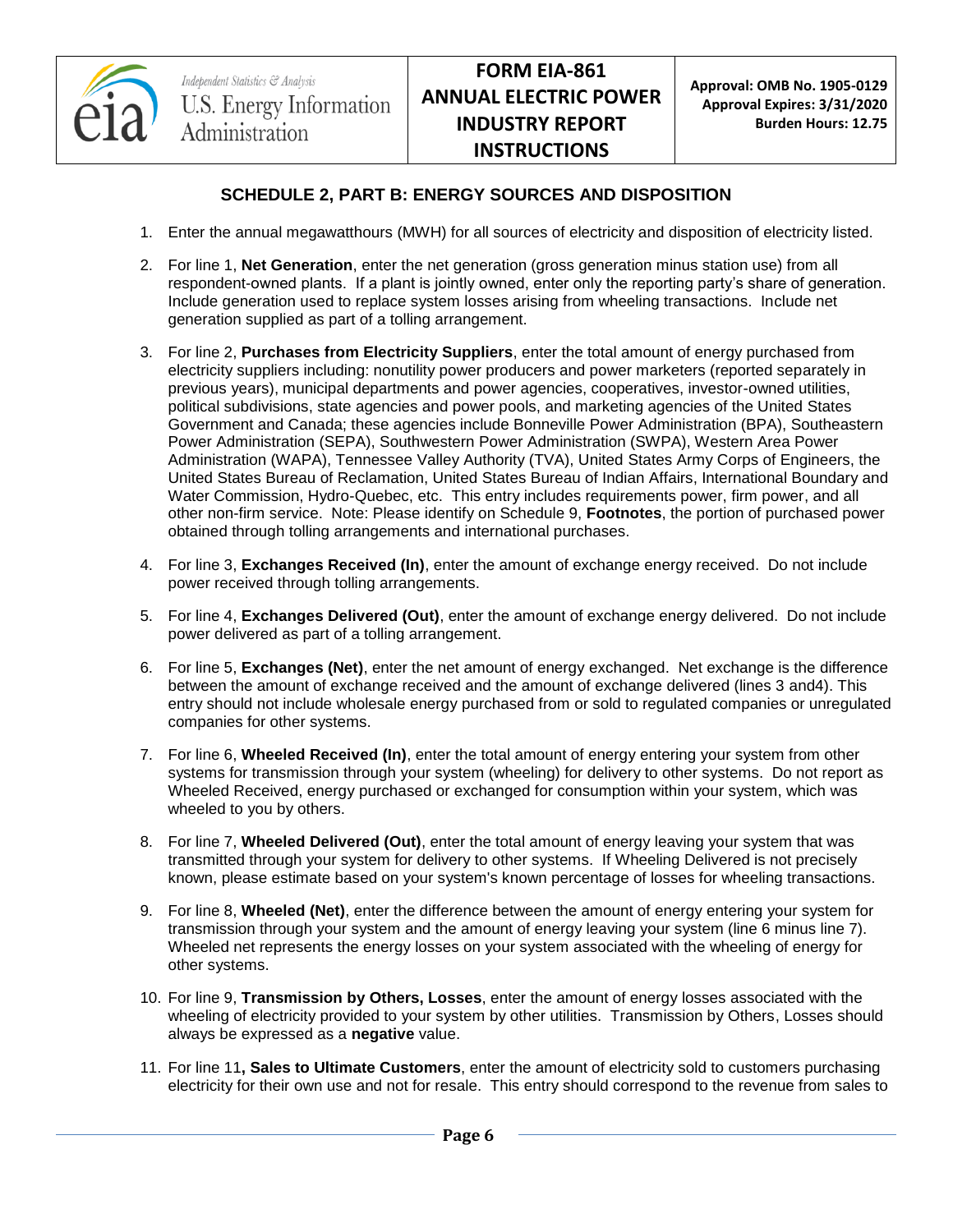

**Approval: OMB No. 1905-0129 Approval Expires: 3/31/2020 Burden Hours: 12.75**

ultimate customers reported on Schedule 2 Part C, line 1, and should be equal to the total megawatthours reported on Schedule 4, Parts A, B and D, when summed for all reported states.

- 12. For line 12, **Sales for Resale**, enter the amount of electricity sold for resale purposes. This entry should include sales for resale to power marketers (reported separately in previous years), full and partial requirements customers, firm power customers, and non-firm customers. This entry should also correspond to the revenue from sales for resale reported in Schedule 2 Part C, line 3. Note: Please identify on Schedule 9, the portion of sales for resale power sold through tolling arrangements and any international sales.
- 13. For line 13, **Energy Furnished without Charge**, enter the amount of electricity furnished by the electric utility without charge, such as to a municipality under a franchise agreement or for public street and highway lighting. This entry does not include data entered in line 14.
- 14. For line 14, **Energy Consumed by Respondent without Charge**, enter the amount of electricity used by the electric utility in its electric and other departments without charge. This entry does not include data entered in line 13.
- 15. For line 15, **Total Energy Losses**, enter the total amount of electricity lost from transmission, distribution, and/or unaccounted for. This is the difference between line 10, "**Total Sources**," and the sum of lines 11, 12, 13, and 14. Total Energy Losses should always be expressed as a positive value.

# **SCHEDULE 2, PART C: ELECTRIC OPERATING REVENUE**

- 1. All electric operating revenue data should be rounded to the nearest tenth and reported in thousand dollars; for example, revenue of \$8,461,688.42 should be reported as 8,461.7 (thousand dollars).
- 2. For line 1, **Electric Operating Revenue from Sales to Ultimate Customers**, enter the amount of revenue from sales of electricity to those customers purchasing electricity for their own use and not for resale. Revenue reported on Schedule 4C, for delivery service (and all other charges) should **not** be reported on Schedule 2C, line 1, but should be reported in Schedule 2C, line 2, **Revenue from Unbundled (Delivery) Customers**. Revenue entered on line 1 is gross revenue and includes the revenue from state and local income taxes, energy or demand charges, customer service charges, environmental surcharges, franchise fees, fuel adjustments and other miscellaneous charges applied to end-use customers during normal billing operations. Revenue entered on line 1should not include deferred charges, credits, or other adjustments, such as fuel or revenue from purchased power, from previous reporting periods which are included in Schedule 2C, line 4, **Electric Credits/ Other Adjustments**. Revenue entered on line 1 should correspond to electricity sales reported in Schedule 2B, line 11. (Revenue entered on line 1 should also be the same total revenue reported on Schedule 4, column e (**Total**) for Parts A, B, and D, when summed for all reported states). Revenue entered on line 1 should include all unbilled revenue resulting from power sold during the reporting period.
- 3. For line 2**, Revenue from Unbundled (Delivery) Customers**, enter the amount of revenue from unbundled customers who purchase their electricity from a supplier other than the electric utility that distributes power to their premises. This electric operating revenue does not include the charges for electric energy but does include the revenue required to cover power delivery. Revenue entered on line 2 should be the same total revenue reported on Schedule 4C, column e, when summed for all states.
- 4. For line 3, **Electric Operating Revenue from Sales for Resale**, enter the amount of revenue from sales of electricity sold for resale purposes. This entry should include revenue from sales for resale to wholesale or retail power marketers, full and partial requirements customers (firm), and to no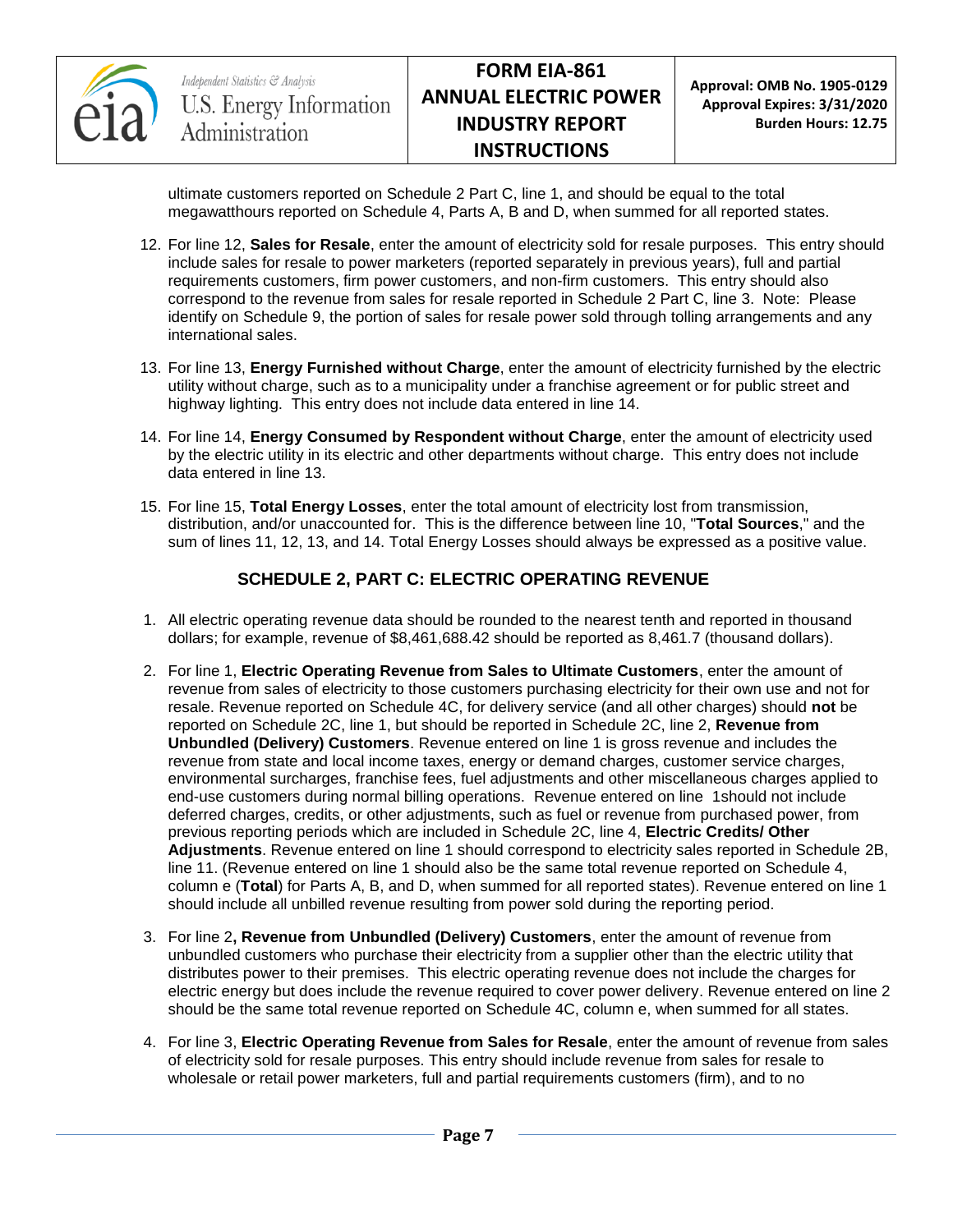

**Approval: OMB No. 1905-0129 Approval Expires: 3/31/2020 Burden Hours: 12.75**

requirements (non-firm) customers. This entry should also correspond to the sales for resale reported in Schedule 2B, line 12.

- 5. For line 4, **Electric Credits/Other Adjustments**, enter the amount of deferred revenue, which corresponds to Account 449.1 of the Uniform System of Accounts including revenue not applied to enduse or resale customers during the normal billing cycle. Funds included in this entry consist of refunds to customers resulting from rate commission rulings delayed beyond the reporting year in which the funds were originally collected. Also, include revenue distributions to customers from rate stabilization funds where the distribution occurred during the current reporting year but the funds were collected during previous reporting years.
- 6. For line 5, **Revenue from Transmission,** enter the amount of revenue derived from the transmission of electricity for others (wheeling).
- 7. For line 6, **Other Electric Operating Revenue**, enter the amount of revenue received from electric activities other than selling electricity. This may include revenue from selling or servicing electric appliances, revenue from the sale of water and water power for irrigation, domestic, industrial or hydroelectric operations, revenue from electric plants leased to others, revenue from the sale of steam, but not including sales made by a steam heating department or transfers of steam under joint facility operations, revenue from interdepartmental rents or sale of electric property, revenue from late fees, penalties or reconnections, and revenue from interest.

## **SCHEDULE 3, PART A: DISTRIBUTION SYSTEM INFORMATION**

For purposes of this schedule, a distribution circuit is any circuit with a voltage of 35kV or below that serves end use customers directly or through step-down transformers or substations. Circuits that are operated in a closed-looped manner, i.e. not operated radially, are called 'networked'. Networks serve key downtown or metropolitan customers. Networks also provide sub-transmission supply to other distribution circuits through step-down transformers or substations. During outages to one or more network circuits, the customers are automatically served by other network circuits with no interruption. For network primary systems, the circuit count includes all circuits that supply the network. Where a circuit with a voltage of 35 kV or below is a source for lower voltage circuits through step-down transformers or substations, the circuits at the higher voltage and the lower voltage are included in the circuit count. Report this schedule if you own distribution lines.

Volt/VAR Optimization (VVO) is a process used by electric distribution companies to actively manage voltage levels and reactive power on distribution circuits in order to reduce energy losses and improve reliability and power quality. VVO is typically achieved through the use of real-time information and controls that activate capacitor banks, voltage regulators, and transformer load tap changers - and in some cases, distributed generation to adjust voltage and VAR levels on the primary and secondary distribution circuits.

- 1. On line 1 enter the Total Number of Distribution Circuits.
- 2. On line 2 enter the Total Number of Distribution Circuits that employ voltage/VAR optimization (VVO).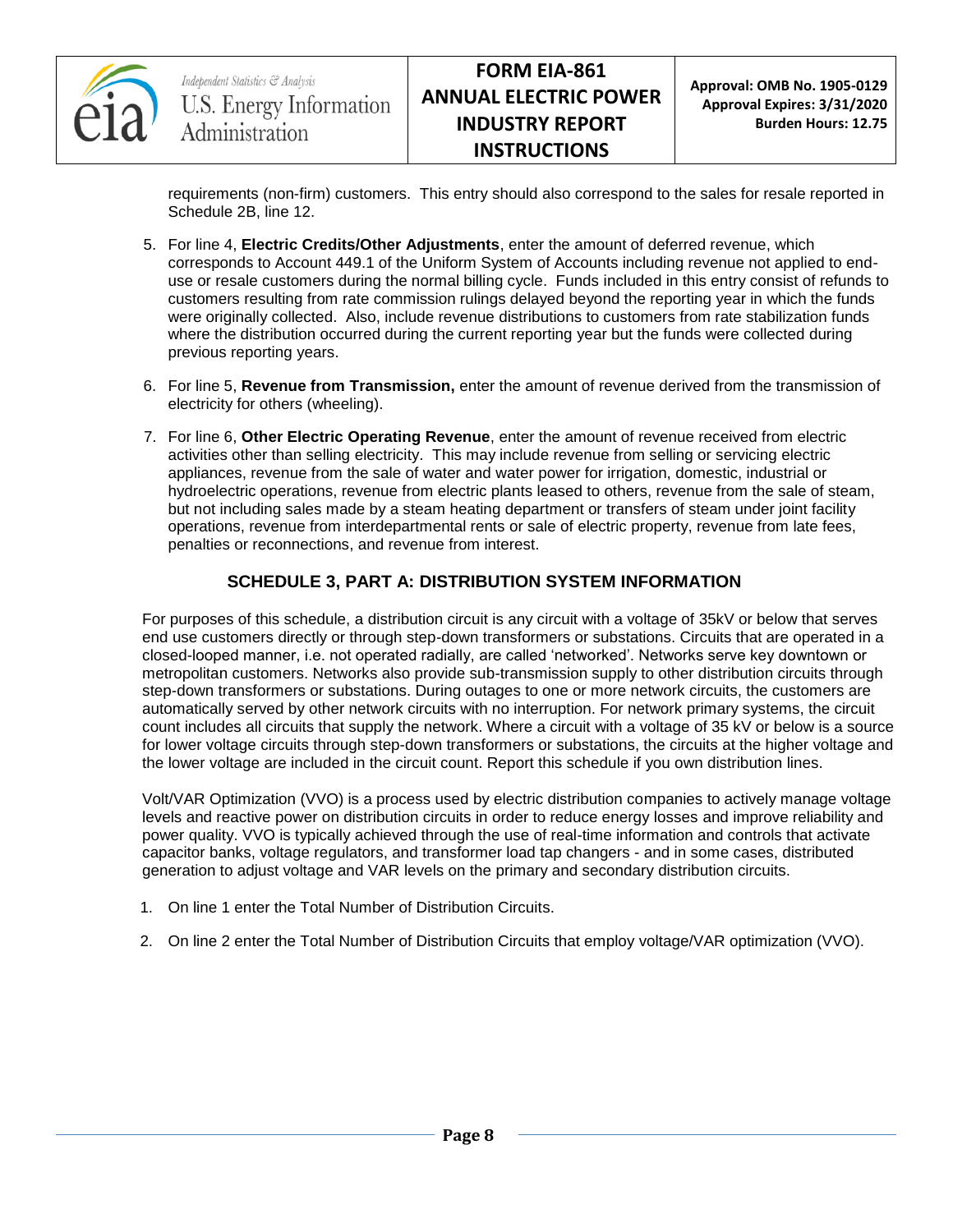

# **SCHEDULE 3, PART B: DISTRIBUTION SYSTEM RELIABILITY INFORMATION - IEEE**

If your entity calculates system average interruption duration index (SAIDI) and/or system average interruption frequency index (SAIFI) answer yes to question 1. If you determine Major Event Days in accordance with the IEEE standard, answer 'yes' to question 2 and complete Part B, otherwise answer 'no' to question 2 and complete Part C. If your entity does not calculate SAIDI and SAIFI answer 'no' to question 1 and go to Schedule 4A.

For lines 3 through 6 complete all that you calculate.

**Example 1,** if you include all outage data in your SAIDI/SAIFI calculations, fill out the fields under the subtitle 'Including Major Events'.

**Example 2,** if you do the calculations to find out which outages are major events or Major Event Days, exclude major events or Major Event Days from the data and use the limited remaining data to calculate SAIDI and SAIFI, complete the area under the subtitle 'Excluding Major Events'.

- 1. The **system average interruption frequency index, or SAIFI**, indicates how often the average customer experiences a sustained interruption (of over 5 minutes) over a predefined period of time. In this schedule report annual SAIFI, or the SAIFI resulting from all interruptions in the reporting year. SAIFI is calculated as the sum over the year of total number of customers that experienced an interruption of more than 5 minutes, divided by the total number of customers.
- 2. SAIFI = [Sum of total number of customers interrupted over the year] / [Total number of customers served]
- 3. The **system average interruption duration index, or SAIDI**, indicates the total duration of interruption for the average customer over a predefined period of time. In this schedule report annual SAIDI, or the SAIDI resulting from all interruptions in the reporting year. SAIDI is calculated as the sum over the year of all customers interrupted for more than 5 minutes times the number of minutes they experienced an interruption, divided by total number of customers.
- 4. SAIDI = [Sum of customer minutes interrupted over the year] / [Total number of customers served]
- 5. On lines 3 through 6 report the values that you calculate.
	- a. Report the Annual Distribution SAIDI Including Major Event Days on line 3,
	- b. Report the Annual Distribution SAIDI Excluding Major Event Days on line 3,
	- c. Report both the Annual Distribution SAIDI Including Major Event Days excluding events where the reliability event was initiated from loss of supply (e.g. resulted from an event on the distribution system, not from the high-voltage system) the Annual Distribution SAIDI Excluding Major Event Days excluding events where the reliability event was initiated from loss of supply on line 4.
	- d. Report the Annual Distribution SAIFI Including Major Event Days on line 5,
	- e. Report the Annual Distribution SAIFI Excluding t Major Event Days on line 5,
	- f. Report both the Annual Distribution SAIFI Including and Excluding Major Event Days excluding events where the reliability event was initiated from loss of supply on line 6.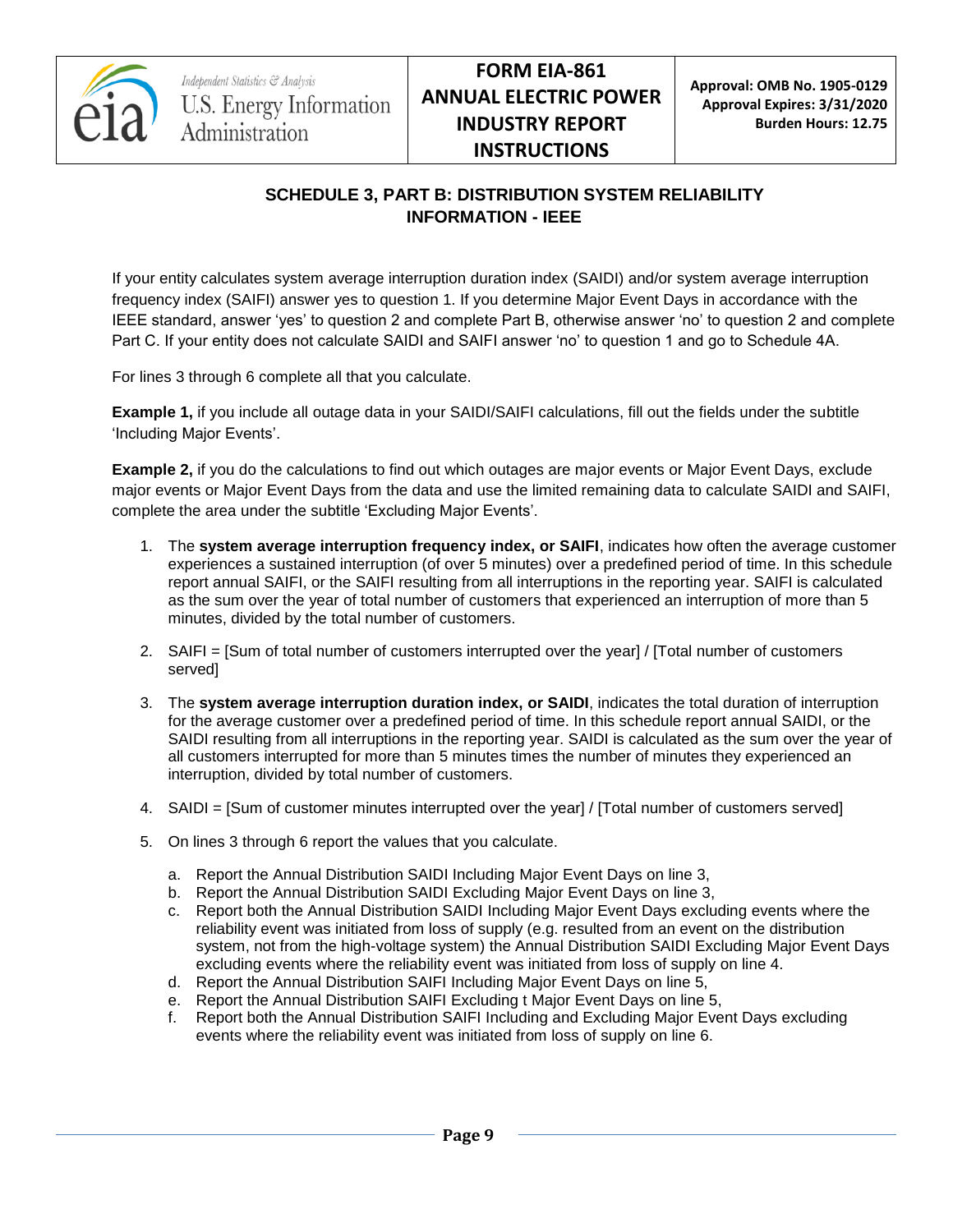

- 6. On line 7, enter the **Total number of customers used to calculate SAIDI and SAIFI**, as reported on this schedule. A customer is defined as a metered electrical service point for which an active bill account is established at a specific location (e.g., premise). *(IEEE 1366-2003 pg. 2)*
- 7. On line 8, **indicate the voltage at which you distinguish the distribution system from the supply system**.
- 8. On line 9, indicate whether your company has an outage management system that detects loss of load or customer outages. Answer "yes", even if you also receive outage information manually via other methods.

#### **SCHEDULE 3, PART C: DISTRIBUTION SYSTEM RELIABILITY**

#### **INFORMATION – OTHER**

#### **SAIDI and SAIFI calculations via other methods, calculated by state**

- 1. On lines 10 through 11 report the values that you calculate.
	- a. Report the Annual Distribution SAIDI Including major events on line 10,
	- b. Report the Annual Distribution SAIDI Excluding major events on line 10,
	- c. Report the Annual Distribution SAIFI Including major events on line 11,
	- d. Report the Annual Distribution SAIFI Excluding major events on line 11.
- 2. On line 12, enter the total number of customers used to calculate SAIDI and SAIFI, as reported on this schedule.
- 3. On lines 13, indicate whether your utility includes inactive accounts in its definition of customers used to determine SAIDI and SAIFI.
- 4. On line 14, indicate how your utility defines momentary outages, i.e., less than how many minutes. Outages can be classified as either momentary or sustained. Momentary outages are not included in determining SAIDI and SAIFI.
- 5. On line 15, report the voltage that you use to distinguish the distribution system from the supply system.
- **6.** On line 16, indicate whether your company has an outage management system that detects loss of load or customer outages. Answer "yes", even if you also receive outage information manually via other methods.

#### **SCHEDULE 4, PART A: SALES TO ULTIMATE CUSTOMERS. FULL SERVICE – ENERGY AND DELIVERY SERVICE (BUNDLED)**

The table below should be used as a guide for the classification of your end-use customers; pay close attention to how your consumers should be organized based on our four Sectors: Residential, Commercial, Industrial, and Transportation. Please note that data for the Transportation Sector (see definitions) has replaced the "Other" Sector on all parts of Schedule 4. Non-Transportation customers previously reported under "Other," including street and highway lighting, should now be included in the Commercial Sector. Irrigation customers should be reported in the Industrial Sector.

Enter the reporting year revenue (thousands of dollars, to the nearest tenth), megawatthours, and number of customers for sales of electricity to ultimate customers by state, balancing authority, and customer class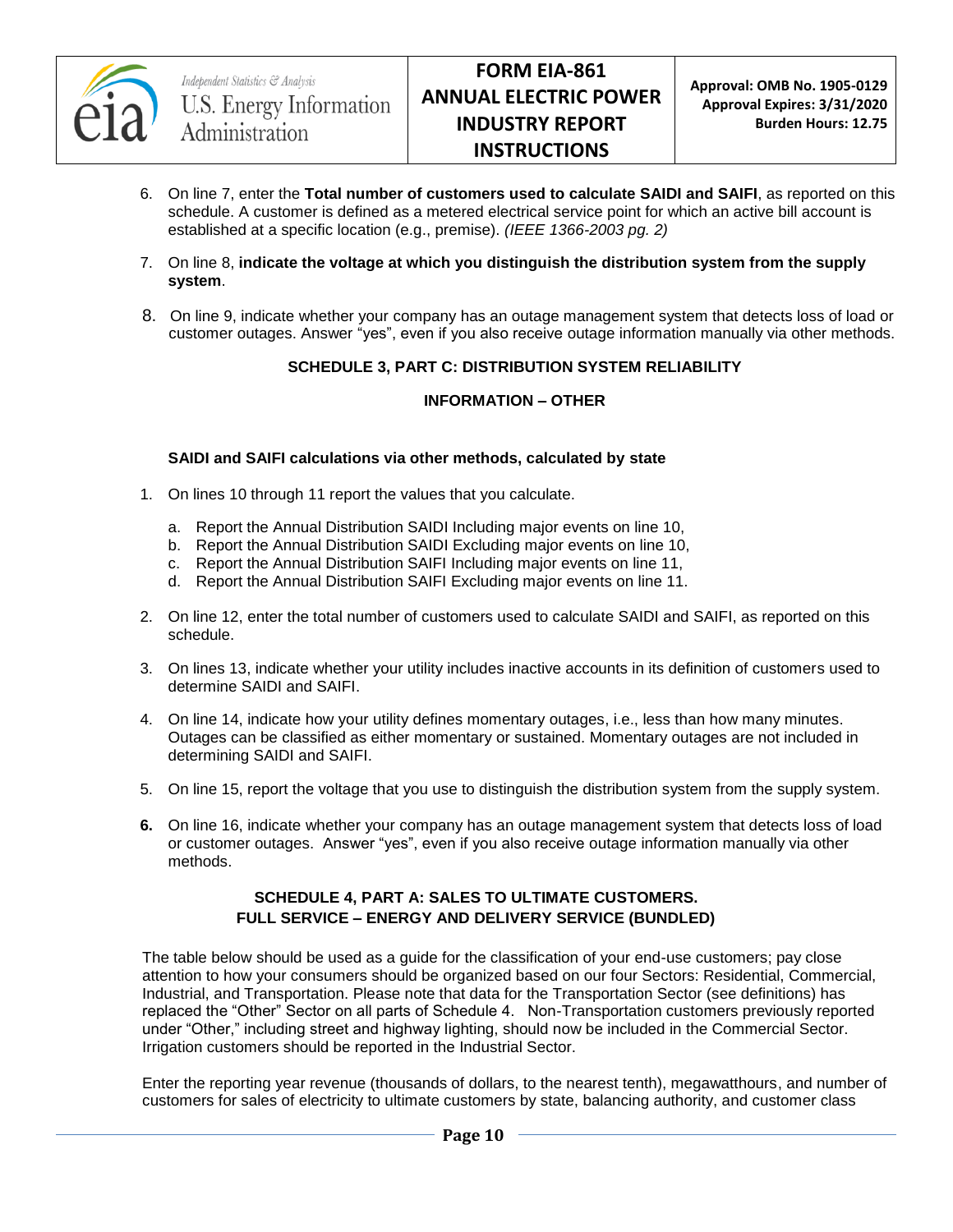

**Approval: OMB No. 1905-0129 Approval Expires: 3/31/2020 Burden Hours: 12.75**

category for whom your company provides both energy and delivery service. Power marketers providing both energy and delivery service should report on Part D. Note: For sales to customer groups using brokers or aggregators, continue to count each customer separately. For instance, count a group of franchised commercial establishments aggregated through a single broker as separate customers (as reported in prior years). Using the drop down menus, enter the 2-letter U.S. Postal Service abbreviation for the state and the balancing authority in which the electric sales occurred. Select the check box to indicate whether your rates are decoupled. If you select 'Yes," indicate whether the revenue adjustment is automatic or requires a rate making proceeding. Entities completing this Schedule are also required to complete Schedule 6 Part D, Advanced Metering.

| The residential sector includes private<br>households and apartment buildings<br>where energy is consumed primarily for:<br>space heating<br>$\bullet$<br>water heating<br>$\bullet$<br>air conditioning<br>lighting<br>refrigeration<br>cooking<br>clothes drying | The commercial sector includes<br>nonmanufacturing business<br>establishments such as:<br>hotels<br>$\bullet$<br>motels,<br>$\bullet$<br>restaurants<br>wholesale businesses<br>retail stores<br>$\bullet$<br>health, social, and educational<br>$\bullet$<br>institutions<br>public street and highway<br>$\bullet$<br>lighting<br>municipalities<br>$\bullet$<br>divisions or agencies of states<br>$\bullet$<br>and federal governments under<br>special contracts or agreements,<br>and other utility departments, as<br>defined by the pertinent<br>regulatory agency and/or electric<br>utility |
|--------------------------------------------------------------------------------------------------------------------------------------------------------------------------------------------------------------------------------------------------------------------|-------------------------------------------------------------------------------------------------------------------------------------------------------------------------------------------------------------------------------------------------------------------------------------------------------------------------------------------------------------------------------------------------------------------------------------------------------------------------------------------------------------------------------------------------------------------------------------------------------|
| The industrial sector includes:                                                                                                                                                                                                                                    | The transportation sector includes:                                                                                                                                                                                                                                                                                                                                                                                                                                                                                                                                                                   |
| manufacturing<br>construction<br>mining<br>agriculture (irrigation),<br>fishing<br>forestry establishments                                                                                                                                                         | railroads and railways (The fuel<br>source of propulsion must be<br>electrical like a metro system<br>which exists in large cities.<br>Please count number of systems<br>not meters.)                                                                                                                                                                                                                                                                                                                                                                                                                 |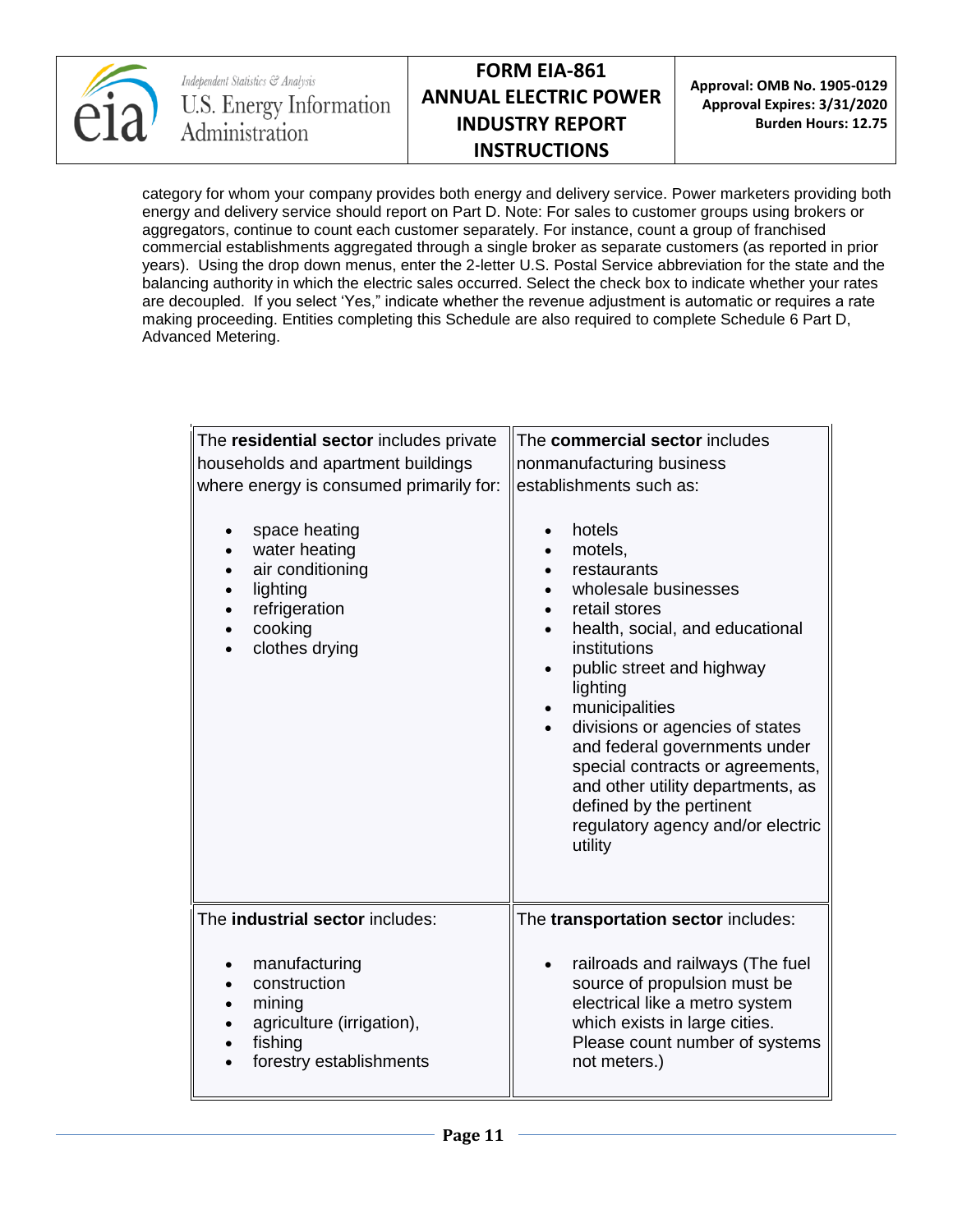

**Approval: OMB No. 1905-0129 Approval Expires: 3/31/2020 Burden Hours: 12.75**

## **SCHEDULE 4, PART B: SALES TO ULTIMATE CUSTOMERS ENERGY–ONLY SERVICE (WITHOUT DELIVERY SERVICE)**

Enter the reporting year revenue (thousands of dollars, to the nearest tenth), megawatthours, and number of customers for sales of electricity to ultimate customers by state, by balancing authority, and customer class category for which your company provides only the energy consumed, where another electric utility provides delivery services, including, for example, billing, administrative support, and line maintenance.

## **SCHEDULE 4, PART C: SALES TO ULTIMATE CUSTOMERS DELIVERY–ONLY SERVICE (AND ALL OTHER CHARGES)**

Enter the reporting year revenue (thousand dollars, to the nearest tenth), megawatthours delivered, and number of customers for sales of electricity to ultimate customers in your service territory by state by balancing authority and customer class category for which your company provides only billing and related energy delivery services, where another company supplies the energy. Entities completing this Schedule are also required to complete Schedule 6 Part D, Advanced Metering and Customer Communications.

# **SCHEDULE 4, PART D: SALES TO ULTIMATE CUSTOMERS. BUNDLED SERVICE (ENERGY SERVICE PROVIDERS AND POWER MARKETERS)**

Note: typically, the only entities that report on Schedule D are Texas Energy Service Providers. Any other entity that believes it should report on Schedule D should first [contact EIA.](mailto:EIA-861@eia.gov)

Enter the reporting period revenue (thousands of dollars, to the nearest tenth), megawatthours, and number of customers for sales of electricity to ultimate customers by state, by balancing authority, and customer class category for whom your company provided both energy and delivery service. For public street and highway lighting, count all poles in a community as one customer. Note: For sales to customer groups using brokers or aggregators, continue to count each customer separately. For instance, count a group of franchised commercial establishments aggregated through a single broker as separate customers (as reported in prior years). Enter the two-letter U.S. Postal Service abbreviation (if not preprinted) for the state in which the electric sales occur. (Note: Texas Energy Service Providers (ESPs) should include delivery revenues.)

## **Common Instructions: SCHEDULE 4. PARTS A, B, C, AND D**

1. For the on-line form, when adding a new state and/or balancing authority, the state **must** be entered first, from the drop down menu and then the balancing authority must also be selected from the drop down menu. All new states or balancing authorities must be added to Schedule 4 before they can be added to a subsequent schedule.

2. For column a, **Residential,** enter the revenue, megawatthours, and number of customers for electric energy supplied for residential (household) purposes. For the residential class, do not duplicate the customer accounts due to multiple metering for special services (e.g., water heating, etc.).

3. For column b, **Commercial**, enter the revenue, megawatthours, and number of customers for electric energy supplied for commercial purposes.

4. For column c, **Industrial**, enter the revenue, megawatthours, and number of customers for electric energy supplied for industrial purposes.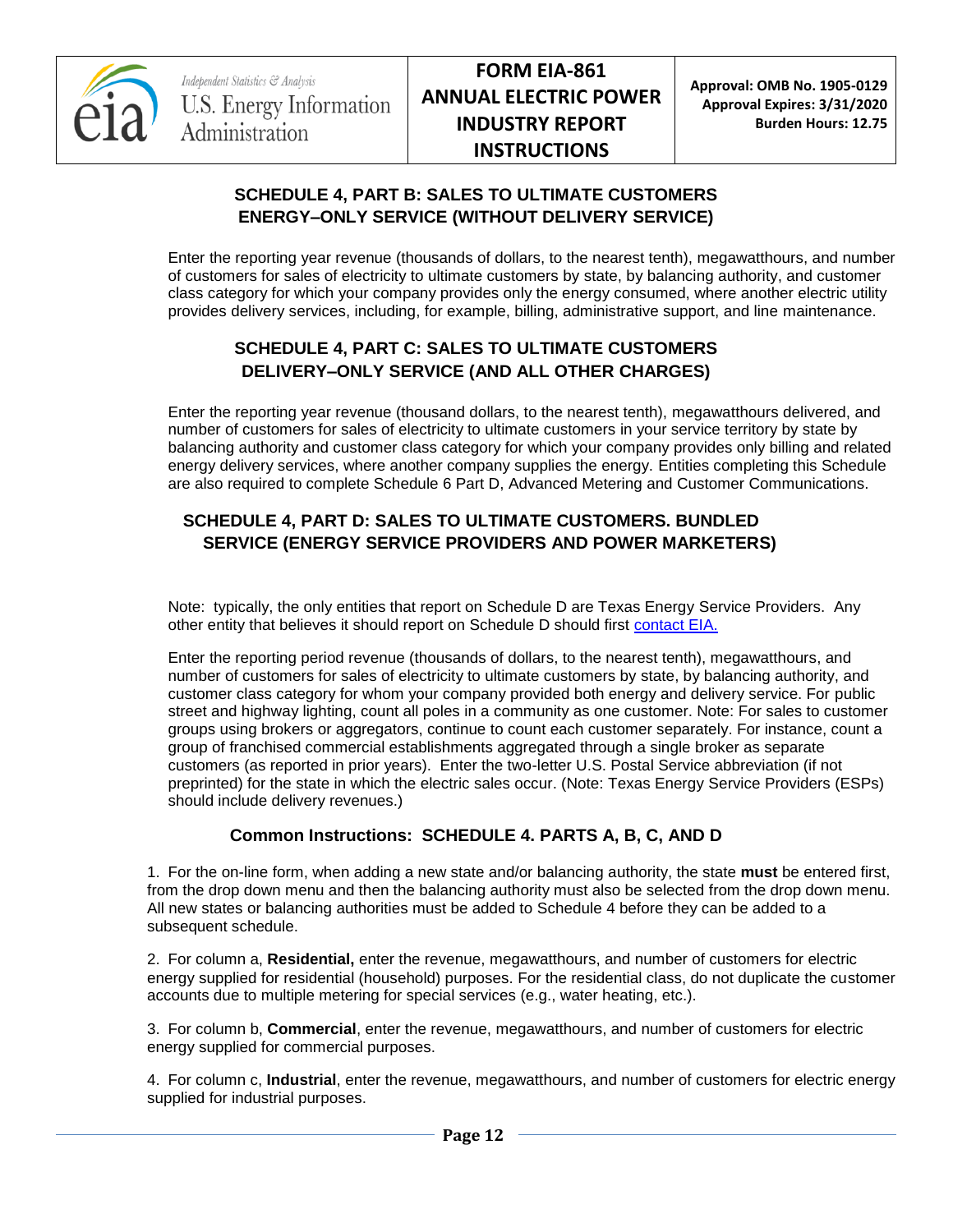

5. For column d, **Transportation**, enter the revenue, megawatthours, and number of customers for electric energy supplied for transportation purposes.

#### **SCHEDULE 5: MERGERS AND/OR ACQUISITIONS**

If a merger or acquisition has occurred during the reporting period, report those newly-acquired corporate entities whose operations are now included in this report.

#### **SCHEDULE 6: DEMAND-SIDE MANAGEMENT AND SMART GRID INFORMATION**

Demand-side management (DSM) programs, both energy efficiency programs and demand response programs, are designed to modify patterns of electricity usage, including the timing and level of electricity demand. Schedule 6 is divided into four parts:

- Part A, Energy Efficiency Programs,
- Part B, Demand Response Programs,
- Part C, Dynamic Pricing Programs,
- **Part D, Advanced Metering and Customer Communications**

#### **SCHEDULE 6, PART A: Energy Efficiency Programs**

The reporting entity depends on who has oversight and decision-making authority over the program:

**You should report** for programs your company administers or if your company contracts another company to provide DSM to your customers and your company is responsible for decision making relative to that program.

**You should not report** for programs that are run by another entity (nonutility DSM Administrator; see further discussion immediately below) that is typically selected by an authority that provides oversight to the program. The nonutility DSM Program Administrator will provide the results of the program in this section, and your company should not do so, except as noted below:

**Nonutility DSM Administrators**: These are entities selected by a government organization to contract for and administer energy efficiency portfolios within a specific geographic region and or market. Administrators are typically selected by a public service commission or a non-profit or state government agency as determined by legislation.

EIA currently collects these data from the following program administrators:

- **Sustainable Energy Trust Fund (DC)**
- Efficiency Maine Trust
- Energy Trust of Oregon
- Focus on Energy (Wisconsin)
- NYSERDA
- **Cape Light Compact**
- **Hawaii Energy Efficiency Program**
- **-** Delaware Sustainable Energy Utility
- NJ Clean Energy Program
- Vermont Energy Investment Corporation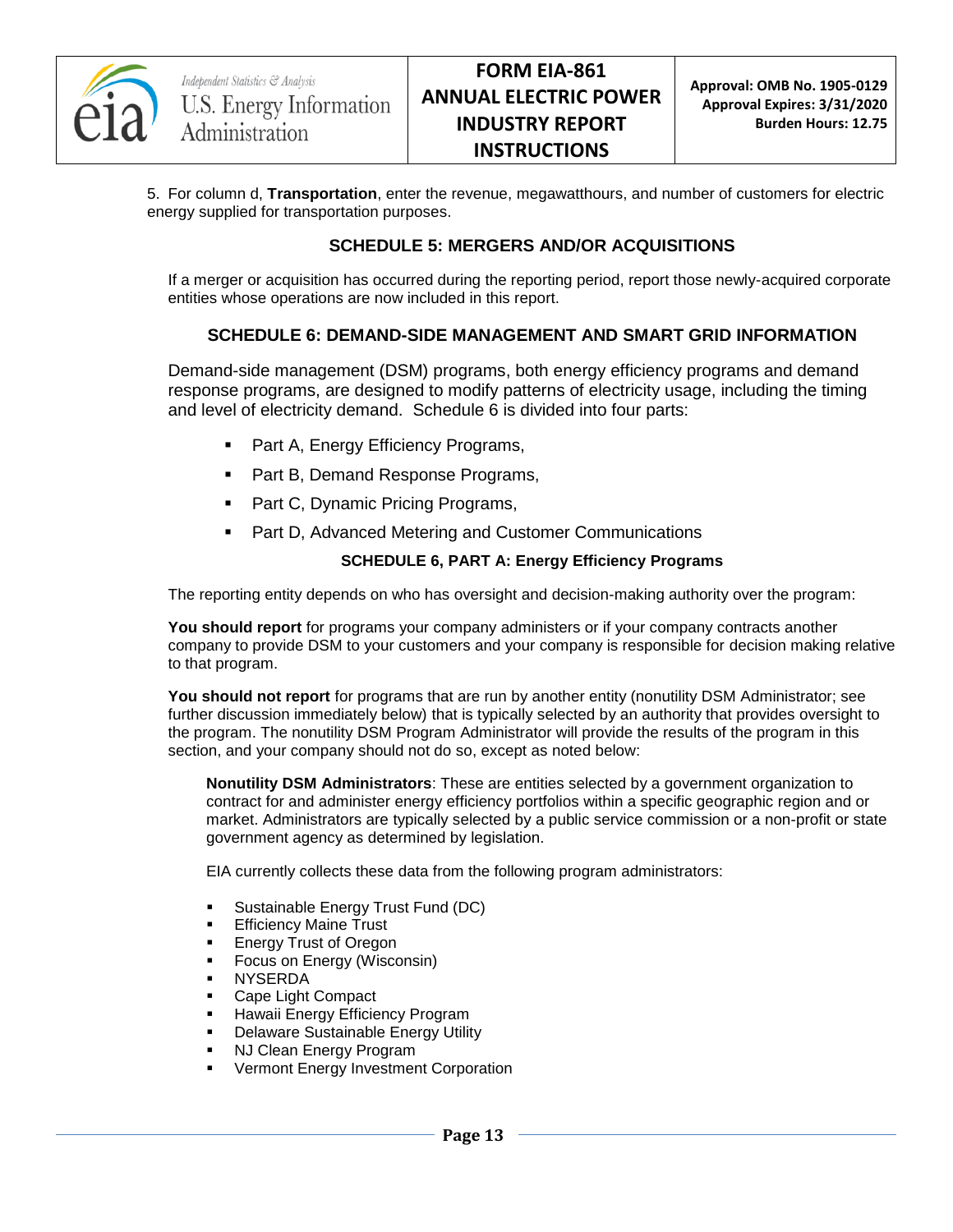

**Approval: OMB No. 1905-0129 Approval Expires: 3/31/2020 Burden Hours: 12.75**

If your nonutility DSM Administrator is listed above, you do not report in Schedule 6A. **If your Nonutility DSM Administrator is not listed above, you will have to report new energy efficiency activities for your customers, in Schedule 6A.** If you have a nonutility DSM Administrator not listed above, you may request that they be added for the next reporting year by entering that request in the comment section of the form. If your nonutility DSM administrator reports for you indicate your DSM administrator by selecting them from the drop down list on question?

**If you are a Nonutility DSM Administrator listed above**, please provide a list of electric utilities for whom you provide DSM products and services, either as an attachment to this form or if submitting electronically, in the comment section.

The DSM information **should**:

- 1) Reflect only new reporting year activities that are undertaken specifically in response to company-administered programs, including activities implemented by third parties under contract to the company;
- 2) Account for the complete range of DSM programs, including energy efficiency and demand response; and
- 3) Represent the energy and demand savings at the **customer meter** (i.e., transmission and distribution or reserve requirement savings should be excluded). Also, energy and demand savings should be reported as adjusted gross savings. **Adjusted Gross Savings** is the change in energy consumption and or demand that results directly from program-related actions taken by participants in an efficiency program regardless of why they participated. The effects that building demolition, equipment degradation, and program attrition can have on the life and savings of the efficiency measure can be included to the extent that they are easily estimated from prior similar programs or experience.

The DSM information **should exclude**, to the extent possible, energy and demand savings that are not attributable to DSM program activities. Non-program related effects include changes in energy and demand attributable to:

- 1) Government-mandated energy-efficiency standards that legislate improvements in building and appliance energy usage;
- 2) Natural operations of the marketplace (e.g., reductions in customer energy usage due to higher prices); and,
- 3) Weather and business-cycle fluctuations.

Power supply cooperatives, municipal joint action agencies, and Federal Power Marketing Administrations should coordinate the reporting of DSM information with their power purchasing utilities to avoid double counting the effects and costs of DSM programs. Distribution companies should weigh the benefits of taking credit for their programs by reporting this information under their utility identification versus the convenience of having their program directors report this information in aggregate. EIA would prefer the distribution company to report the data whenever possible.

Energy efficiency measures consist of installations of more efficient devices or implementing more efficient processes that exceed current standards. An energy efficiency resource must achieve a long term continuous reduction in demand for electricity and be available without a requirement of notice or dispatch from the grid operator.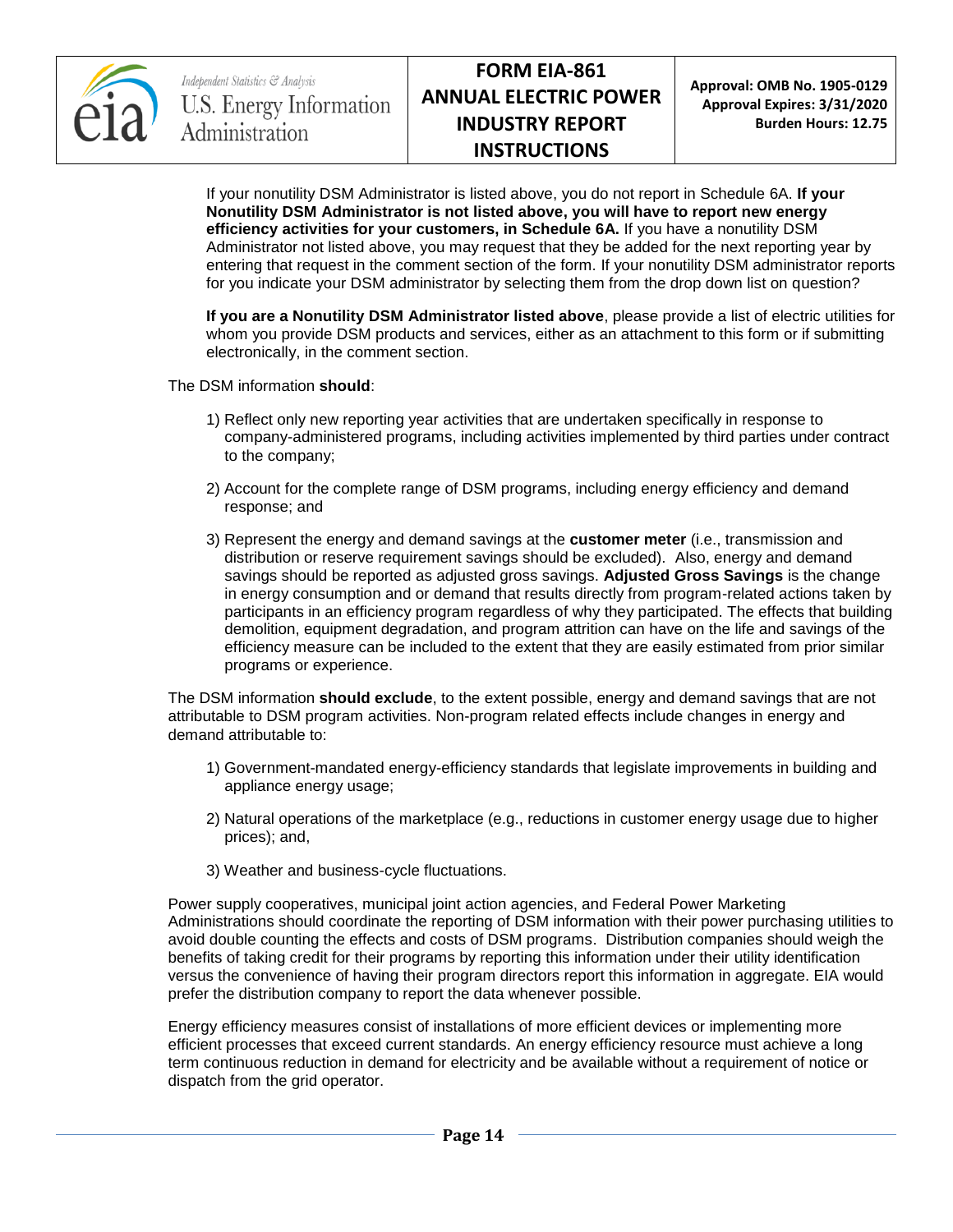

**Approval: OMB No. 1905-0129 Approval Expires: 3/31/2020 Burden Hours: 12.75**

Examples are replacing light bulbs with more efficient technology or replacing older HVAC systems with high efficiency systems that exceed current codes and standards.

This part of the schedule collects information on the energy and demand savings of a portfolio of Energy Efficiency Programs implemented, and measures installed, by major customer sector within a state and balancing authority. It is divided into five subparts:

- Reporting Year Incremental Annual Savings
- Incremental Life Cycle Savings
- Reporting Year Incremental Costs
- **Incremental Life Cycle Costs**
- Weighted Average Life for Portfolio (Years)
- 1. **Incremental Annual Savings – Reporting Year** are those changes in energy use (measured in megawatthours) and peak load (reduction in load at the time of the annual system peak hour, measured in megawatts) caused in the current reporting year by
	- new participants in DSM programs that operated in the previous reporting year, and
	- participants in new DSM programs that operated for the first time in the current reporting year.

A "New program" is a program for which the reporting year is the first year the program achieved savings, regardless of when program development and expenditures began.

**Annualize all Estimates**: Reporting Year Incremental Annual Savings should be annualized, i.e., they should be reported as if the participants were in the program starting on Jan 1 of the reporting year and continued in the program for a full year.

**Incremental Savings** - **Life Cycle** are the estimated total changes in energy use and peak load for incremental programs and participants over the life of the programs. DSM programs have a useful life, and the net effects of these programs will diminish over time. To the extent possible, consider the useful life of efficiency by accounting for building demolition, equipment degradation, and program attrition.

A "Life cycle" means the number of years the program is planned to exist, and includes all future anticipated savings as well as reporting year savings. The mean life of a program is measured based on the number of years that savings are expected to be achieved independent of the number of years of expenditures for any measure. Please note that **Life Cycle Savings** should be provided if **Reporting Year Annual Savings** are reported

- **Incremental life-cycle energy savings (megawatt-hours): report as the lump sum total savings** projected for the life cycle of the incremental programs and participants. For example, if a project has an anticipated life of 10 years with savings in each year of 10,000 MWH, report the total of 100,000 MWH.
- Incremental life cycle peak demand saving (megawatts): report the average of the annual peak demand savings for the life cycle of the incremental programs and participants. For example, if a program has a four-year life with the following pattern of demand reductions – Year 1: 10 MW, Year 2: 20 MW, Year 3: 20 MW, Year 4: 10 MW – report the average of 15 MW.
- 2. For Part A, please report for both **"**Reporting Year Incremental Annual Savings" and "Incremental Life Cycle Savings" under the appropriate customer sector: Residential, Commercial, Industrial, and Transportation: for Energy Efficiency,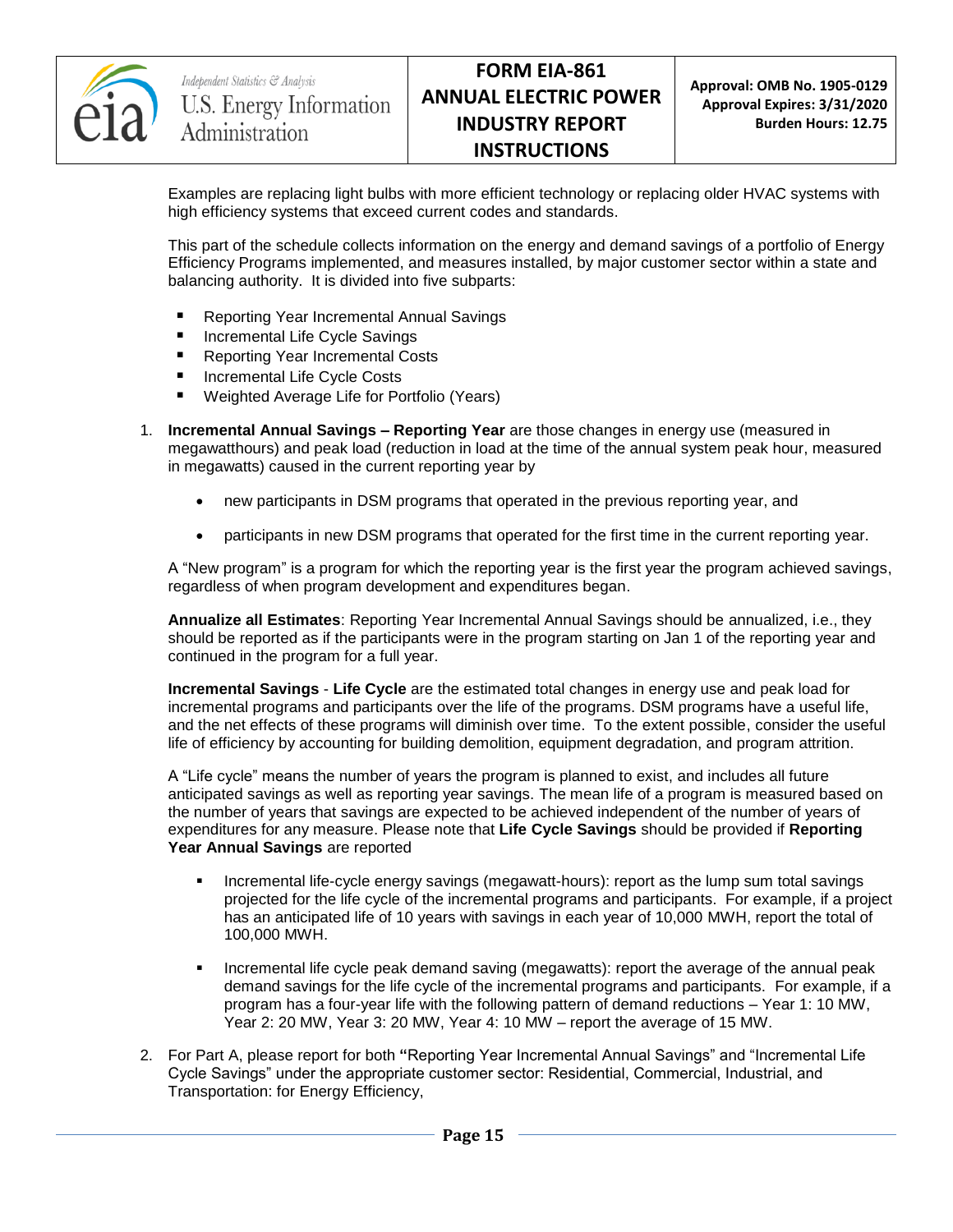

- a. On Lines 1 and 3, enter the aggregate Energy Savings (megawatthours) and
- b. On Lines 2 and 4, the Peak Demand Savings (megawatts to one decimal point).
- 3. **Costs for energy efficiency programs** should be broken down into two categories, customer incentives and all other costs. Customer incentives are the total financial value provided to a customer for program participation, whether, for example, cash payment, or lowered tariff rates relative to non-participants, inkind services (e.g. design work), or other benefits directly provided to the customer for their program participation. Reporting Year Incremental costs should include all costs for the programs for years prior to the incremental year if these costs were incurred as part of the startup of the program. Incremental life cycle costs should include all anticipated costs of the program including the Reporting Year Incremental Costs and all future costs.

Please note that **Reporting Year Incremental Costs** should be provided if **Reporting Year Incremental Annual Savings** are reported. In some cases **Reporting Year Incremental Costs and Incremental Life Cycle Costs** may be the same, due to most energy efficiency expenditures being incurred in the first year for participants. See the [861 FAQ](http://www.eia.gov/survey/form/eia_861/faqs.cfm) site for more details.

- a. For lines 5 through 8 report costs in thousands of dollars for each state, each balancing authority, and for each sector.
- b. For example, if a program has a life cycle of 10 years and if \$10,000 was incurred prior to the incremental year of a program for startup costs and the average cost of the program for the next ten years is \$5,000/year, the reporting year incremental costs would be \$15,000 and the incremental life cycle costs would be \$60,000**.** Note in this example the length in years of the program (10 years based on the number of years of savings) is one less year than the years of expenditures (11 years). The number of years of program savings is used to determine the life of the program.
- 4. **Weighted Average Life for Portfolio (Years)** Please use the Excel spreadsheet (press the 'Calculate' button to call up the template) to determine the weighted average life of your portfolio of EE programs or measure - by state, balancing authority, and sector on 6A, line 10. Weighted Average Life for portfolio of Energy Efficiency activities or measures should include all measures that are reporting in lines 1 through 4. On the spreadsheet enter your program or measure number, the total life cycle savings in MWH for each incremental program and its associated life in years. The life in years should be estimated as the mean life of the measure. Once all your programs have been entered the spreadsheet will return the weighted average life for the portfolio. This spreadsheet should be used for each state balancing authority, and sector. These averages may be used to estimate the economic value of the energy efficiency portfolio in total and is a key metric to the economic comparison of energy efficiency activities and other options.

## **SCHEDULE 6, PART B: DEMAND RESPONSE PROGRAMS**

**Demand Response Programs** are procedures that encourage a temporary reduction in demand for electricity at certain times in response to a signal from the grid operator or market conditions. Examples are the dimming of lights, turning on backup generators or shutting down industrial processes. Demand Response program reporting should be broken down by state, balancing authority, and customer class.

**Potential peak demand savings** refers to the total demand savings that could occur at the time of the system peak hour assuming all demand response is called.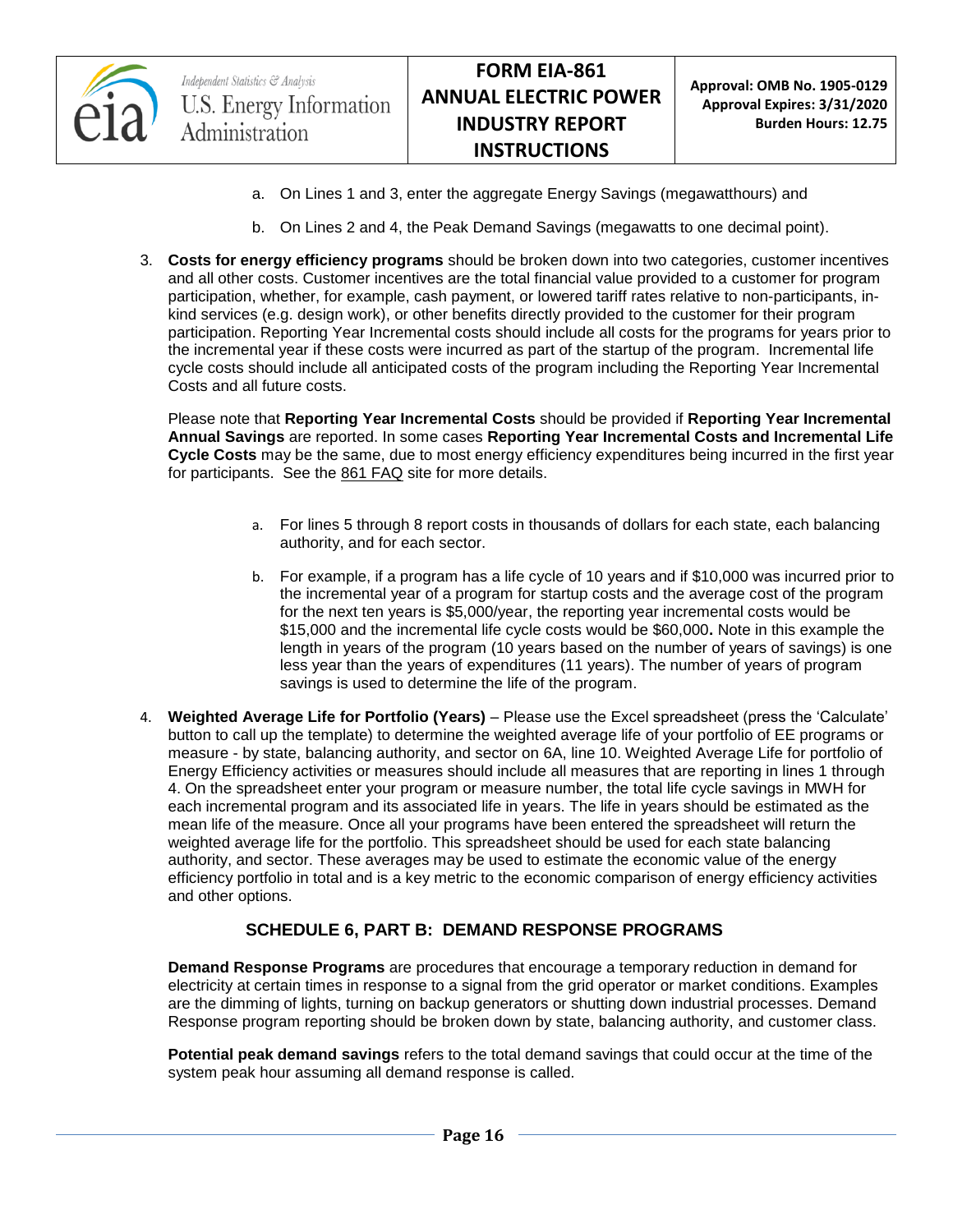

**Approval: OMB No. 1905-0129 Approval Expires: 3/31/2020 Burden Hours: 12.75**

**Actual peak demand savings** is demand reduction actually achieved by demand response activities and is measured at the time of the company's annual system peak hour.

- 1. On line 1 enter the number of customers participating in the Demand Response programs.
- 2. On line 2 enter the energy savings in MWH by customer sector.
- 3. On line 3 enter the potential peak demand savings in MWs for demand response programs.
- 4. On line 4 enter the actual peak demand savings in MWs for demand response programs.
- 5. On line 5 enter the total customer incentives in thousands of dollars.
- 6. On line 6 enter all other costs to run the Demand Response program; these are in thousands of dollars.
- 7. On line 7 enter the number of grid-enabled water heaters (as defined in 10 CFR Part 430) that you added to your program this year. A grid interactive water heater is an electric storage water heater that is capable of being controlled remotely by a third party (usually an electricity service provider) that provides the third party the ability to control the operation of the unit by storing thermal energy during off-peak times. DOE's Office of Energy Efficiency and Renewable Energy is in the process of issuing a final rule for efficiency standards for residential water heaters. Once those standards are finalized, EIA will, if necessary, adjust the definition above to be in accordance with the minimum efficiency standards for grid-enabled water heaters.

## **SCHEDULE 6, PART C: DYNAMIC PRICING PROGRAMS**

**Dynamic pricing programs** (also known as time-based rate programs) are designed to modify patterns of electricity usage, including the timing and level of electricity demand. Report those customers that are enrolled in the program and are billed accordingly whether or not they are active participants. For each state, balancing authority, and customer sector, report the number of customers enrolled in dynamic pricing programs.

**Time of Use Prices (TOU)** is a program in which customers pay different prices at different times of the day. On-peak prices are higher and off-peak prices are lower than a "standard" rate. Price schedule is fixed and predefined, based on season, day of week, and time of day.

**Real Time Pricing (RTP)** is a program of rate and price structure in which the retail price for electricity typically fluctuates hourly or more often, to reflect changes in the wholesale price of electricity on either a dayahead or hour-ahead basis.

**Variable Peak Pricing (VPP)** is a program in which a form of TOU pricing allows customers to purchase their generation supply at prices set on a daily basis with varying on-peak and constant off-peak rates. Under the VPP program, the on-peak price for each weekday becomes available the previous day (typically late afternoon) and the customer is billed for actual consumption during the billing cycle at these prices.

**Critical Peak Pricing (CPP)** is a program in which rate and/or price structure is designed to encourage reduced consumption during periods of high wholesale market prices or system contingencies, by imposing a pre-specified high rate or price for a limited number of days or hours. Very high "critical peak" prices are assessed for certain hours on event days (often limited to 10-15 per year). Prices can be 3-10 times as much during these few hours. Typically, CPP is combined with a TOU rate, but not always.

**Critical Peak Rebate (CPR)** is a program in which rate and/or price structure is designed to encourage reduced consumption during periods of high wholesale market prices or system contingencies, by providing a rebate to the customer on a limited number of days and for a limited number of hours, at the request of the energy provider. Under this structure the energy provider can call event days (often limited to 10-15 per year) and provide a rebate typically several times the average price for certain hours in the day. The rebate is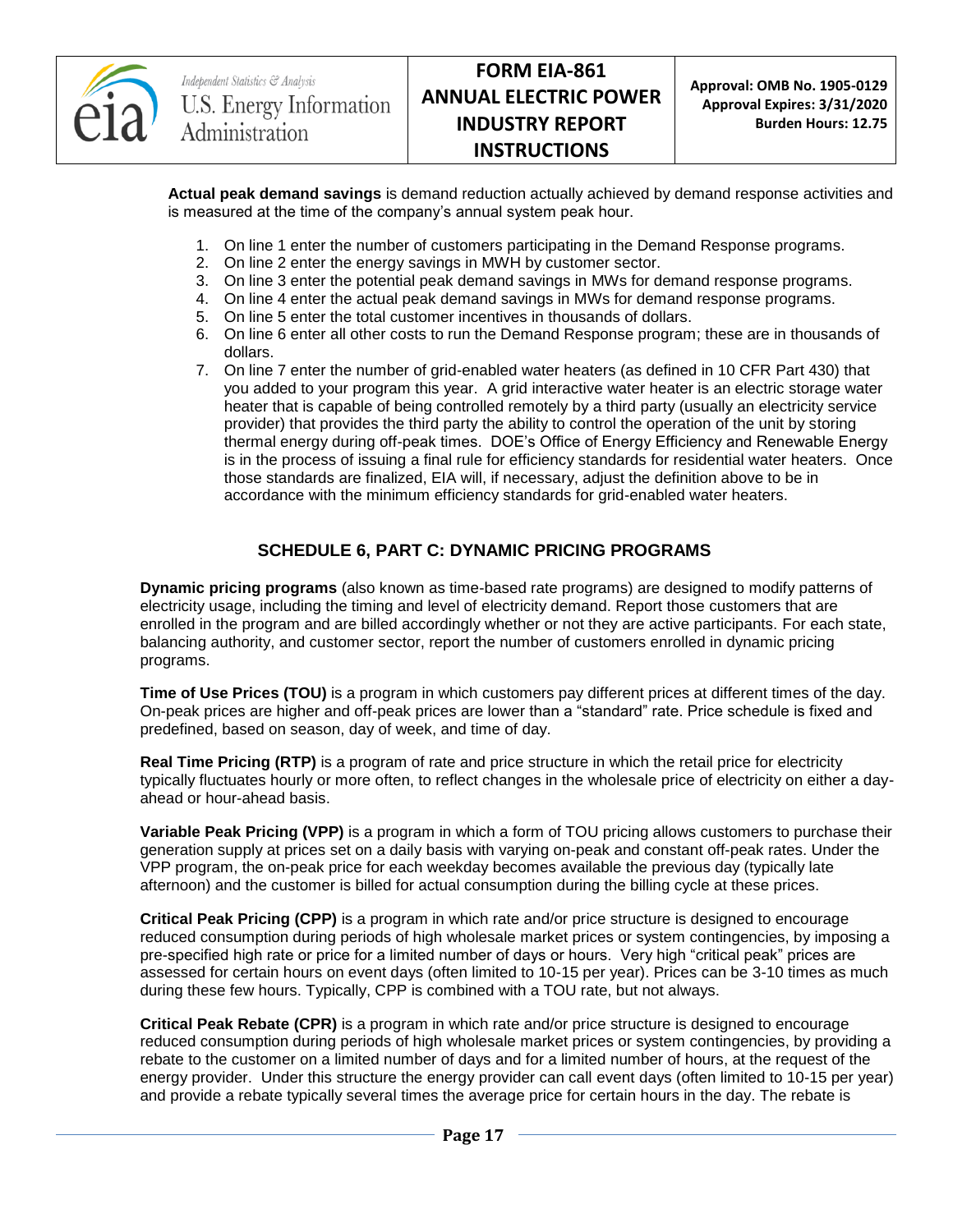

based on the actual customer usage compared to its baseline to determine the amount of the demand reduction each hour.

- 1. On line 1, enter the number of customers participating in dynamic pricing programs, by customer class.
- 2. On line 2, for each customer sector indicate if customers in this sector are participating in Time-of-Use Pricing.
- 3. On line 3, for each customer sector indicate if customers in this sector are participating in Real Time Pricing.
- 4. On line 4, for each customer sector indicate if customers in this sector are participating in Variable Peak Pricing
- 5. On line 5, for each customer sector indicate if customers in this sector are participating in Critical Peak Pricing.
- 6. On line 6, for each customer sector indicate if customers in this sector are participating in Critical Peak Rebate.

## **SCHEDULE 6, PART D: ADVANCED METERING**

#### **Entities providing data on Schedule 4 Part A and/or C are required to complete Schedule 6 Part D.**

**Standard Electric Meters (non AMI/AMR meters)** are electromechanical or solid state meters measuring aggregated kWh where data are manually retrieved over monthly billing cycles for billing purposes only. Standard meters may also include functions to measure time-of-use and/or demand with data manually retrieved over monthly billing cycles.

**Automated Meter Reading (AMR):** Meters that collect data for billing purposes only and transmit this data **one way**, usually from the customer to the distribution utility. Aggregated monthly kWh data captured on these meters may be retrieved by a variety of methods including drive-by vans with short-distance remote reading capabilities and communication over a fixed network such as a cellular network. Enter the state and balancing authority and report the total number of AMR meters by sector.

**Advanced Metering Infrastructure (AMI):** Meters that measure and record usage data at a minimum, in hourly intervals and provide usage data at least daily to energy companies and may also provide data to consumers. Data are used for billing and other purposes. Advanced meters include basic hourly interval meters and extend to real-time meters with built-in **two-way** communication capable of recording and transmitting instantaneous data.

**Installed AMI with home area network (HAN) gateway enabled** should be reported as a subset of AMI (see number 4 above). In this case, a HAN consists of software and hardware components residing within an AMI meter that permits the meter to communicate with devices within a customer's premises.

**Energy Served through AMI** (MWH) should be entered in megawatthours for customers served and should not be greater than the combined total sales reported on Schedule 4 Part A and/or C

**Direct Load Control:** A demand response activity by which the program sponsor remotely shuts down or cycles a customer's electrical equipment (e.g. air conditioner, water heater) on short notice. Direct load control programs are primarily offered to residential or small commercial customers. Also known as direct control load management.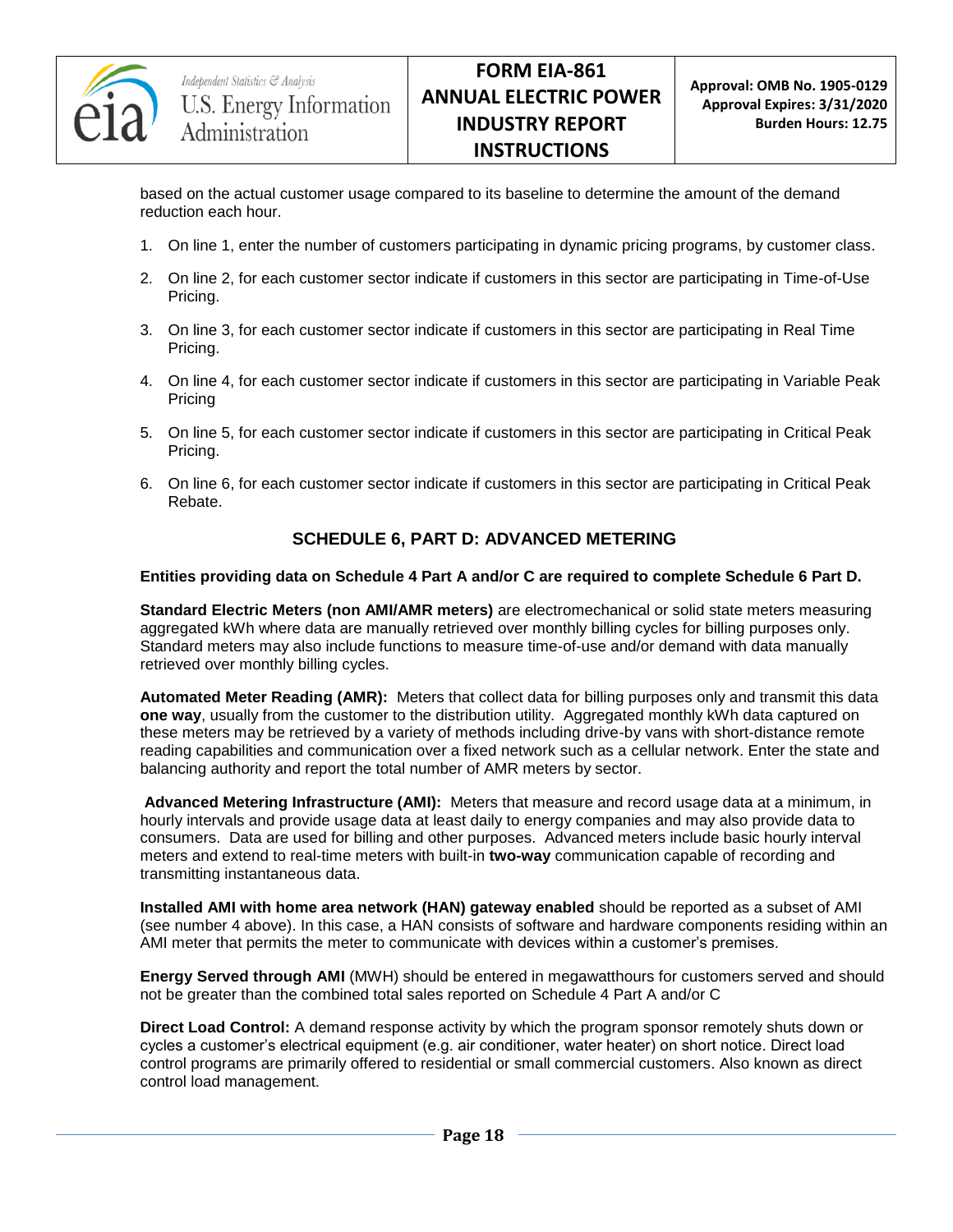

- 1. Enter the state and balancing authority and on line 1 enter the number of AMR meters, by customer class.
- 2. On line 2 enter the number of AMI meters, by customer class.
- 3. On line 3 enter the number of AMI meters with home area network (HAN) gateway enabled, by customer class.
- 4. On line 4 enter the number of standard (non-AMR/AMI) meters, by customer class.
- 5. Line 5 auto-sums the total number of meters (All Types), by customer class.
- 6. On line 6 enter the energy served (megawatthours) through AMI meters, by customer class.
- 7. On line 7 enter the number of customers able to access daily energy usage through a web portal or other electronic means.
- 8. On line 8 enter the number of customers with direct load control, by customer class. Please note that EIA is asking for customers and not meters, so the reported number shall not exceed what was stated on 4A and 4C combined.

## **SCHEDULE 7, PART A: NET METERING PROGRAMS**

**Net Metering** tariff arrangements permit a facility, typically generating electricity from a renewable resource (using a meter that reads inflows and outflows of electricity) to sell excess power generated over its load requirement back to the electrical grid, typically but not necessarily at a rate equivalent to the retail price of electricity.

**Virtual Net Metering:** A billing arrangement that allows multiple energy customers to receive net metering credit from a shared onsite or remote renewable energy system as if it was located behind the customer's own meter. Generally but not always virtual net metering programs have two primary business partners. One is the solar developer or operator, that sells a fraction (or all) of the system (usually measured in capacity or shares) to the ultimate customer(s) and an electric distribution company that bills the customer(s) for its energy use and provides a credit on the customer's bill for the generation allocated to its share of the resource. In some cases the distribution company serves in both of these roles.

#### **There is a new question for reporting the capacity of solar PV, select either AC or DC for the units.**

Capacity for wind and other technologies should be reported in MW as AC load capable. For all net metering applications, report the installed net metering capacity by state, balancing authority, customer class and technology. All of which should be reported to the nearest 0.001 MW. Example: 8 kW should be 0.008 MW.

Report the number of net metering installations/customers that are actively enrolled in a net metering program as of December 31<sup>st</sup> of the data year. Customer count/ installation by technology should not exceed the values in Schedule 4 Parts A and C, combined. For each program technology type and sector, if you complete installed capacity or number of installations/customers then you will need to complete both lines of data.

For PV solar installations also report the number of virtual net metered customers and the capacity of virtual net metering programs both for programs from resources that are less than one MW and resources that are 1 MW or greater. All three programs, net metering, virtual net metering below 1 MW and virtual net metering above 1 MW should be mutually exclusive, meaning all three are added together to get the total. For example if you report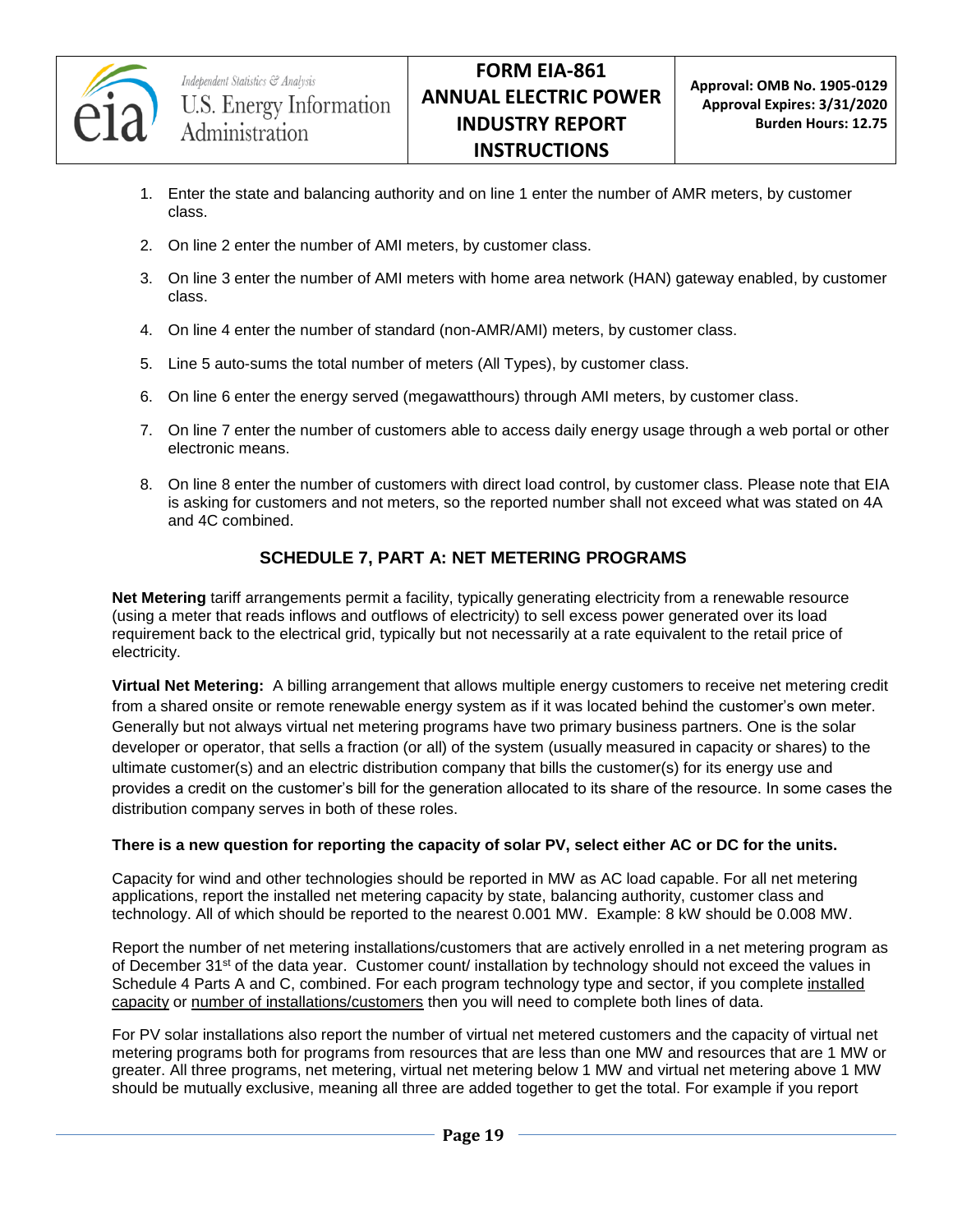

.

**Approval: OMB No. 1905-0129 Approval Expires: 3/31/2020 Burden Hours: 12.75**

capacity in net metering you would not report that capacity for the same installation in virtual net metering. If the installation is not part of a net- metering or virtual net metering agreement, the installation if under 1 MW would be reported in Schedule 7B Non-net metered Distributed Generators.

For virtual net metering, the capacity should be reported based on which customer class/sector has the virtual net metering agreement, not the physical location of the generator(s).

In addition, report the amount of known storage associated with the PV net metering installations, **if available**.

If the data is available, enter the amount of electric energy sold back to the utility **(MWh)** through the net metering application.

#### **SCHEDULE 7, PART B: NON NET-METERED DISTRIBUTED GENERATORS**

#### **Dispersed generator data is no longer collected on the EIA-861.**

**Schedule 7, Part B is intended to collect information about generators that are NOT reported on Form EIA-860, "Annual Electric Generator Report."** Plants with a capacity of 1 MW or greater which ARE gridconnected, meet the threshold criteria for reporting on the Form EIA-860 and as such, **need not** be reported on Schedule 7B of Form EIA-861. **Also Schedule 7B is intended to collect information about generators that are NOT reported in Schedule 7A (Net Metering)**. Therefore, if the generator data has been reported in Schedule 7A, DO NOT include it under Schedule 7B, but include generators other than those that are net metered.

This schedule now collects information from distribution companies by **sector** (residential, industrial, commercial and transportation) on generators of less than 1 megawatt (1000 kilowatts) installed at or near a customer's site, or other sites within the system. Provide actual data if available, otherwise provide best estimates.

#### **NUMBER AND CAPACITY**

- 1. For line 1, **Number of generators**, provide the number of distributed generators in the area served by your distribution system, by state, by balancing authority. **(Less than 1 megawatt)**
- 2. For line 2, **Total combined capacity**, provide the nameplate capacity (to the nearest thousandths) **for all generators with less than 1 megawatt** that reported on line 1.
- 3. For line 3, capacity that consists of **backup-only units**, provide the total nameplate capacity of generators that are used **only** for emergency backup service.
- 4. For Line 4, capacity owned by respondent, provide the total nameplate capacity listed in line 2 that the respondent owns.

## **CAPACITY BY TECHNOLOGY AND SECTOR**

For each of the technologies listed in lines 5 through 13, provide the capacity and **sector**. The total of lines 5 through 13 (line 14) should equal the total combined capacity in line 2.

Storage should be included if available.

Direct Connected is for installations that are not located at an ultimate customer's site but are in front of the meter and/or connected directly to a distribution system.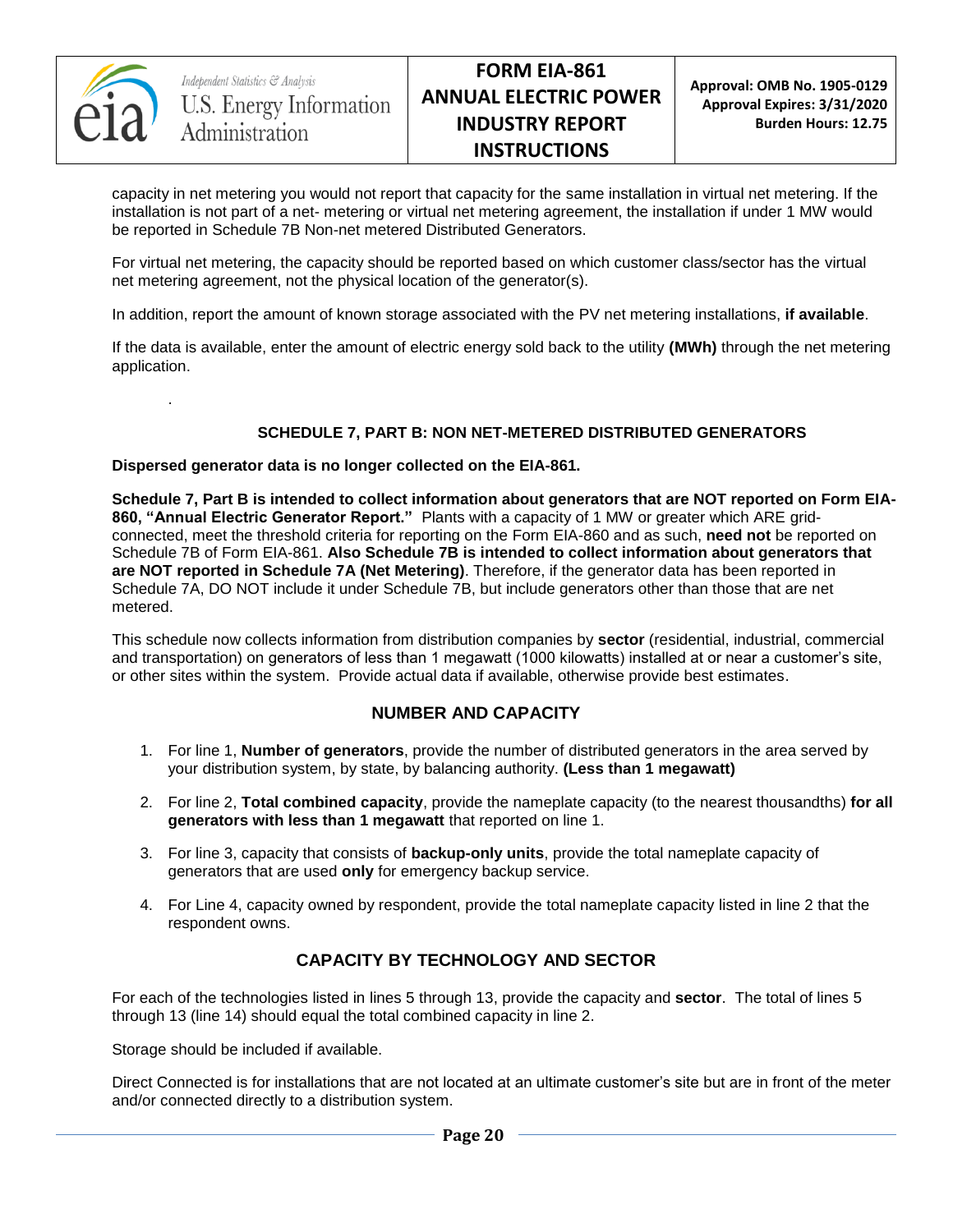

## **SCHEDULE 8: SERVICE TERRITORY INFORMATION**

Please verify the names of the counties, parishes, etc. (provided by EIA in a drop-down menu), by state, where your utility-owned distribution system's electrical equipment is located. The information may have been reported by the respondent last year or the result of independent research by the EIA staff processing the Form EIA-861. If the information is incorrect, please provide the correct information in Schedule 9.

## **SCHEDULE 9: FOOTNOTES**

This schedule provides additional space for comments. For clarification purposes, identify schedule, part, line number and column (if applicable) for each comment.